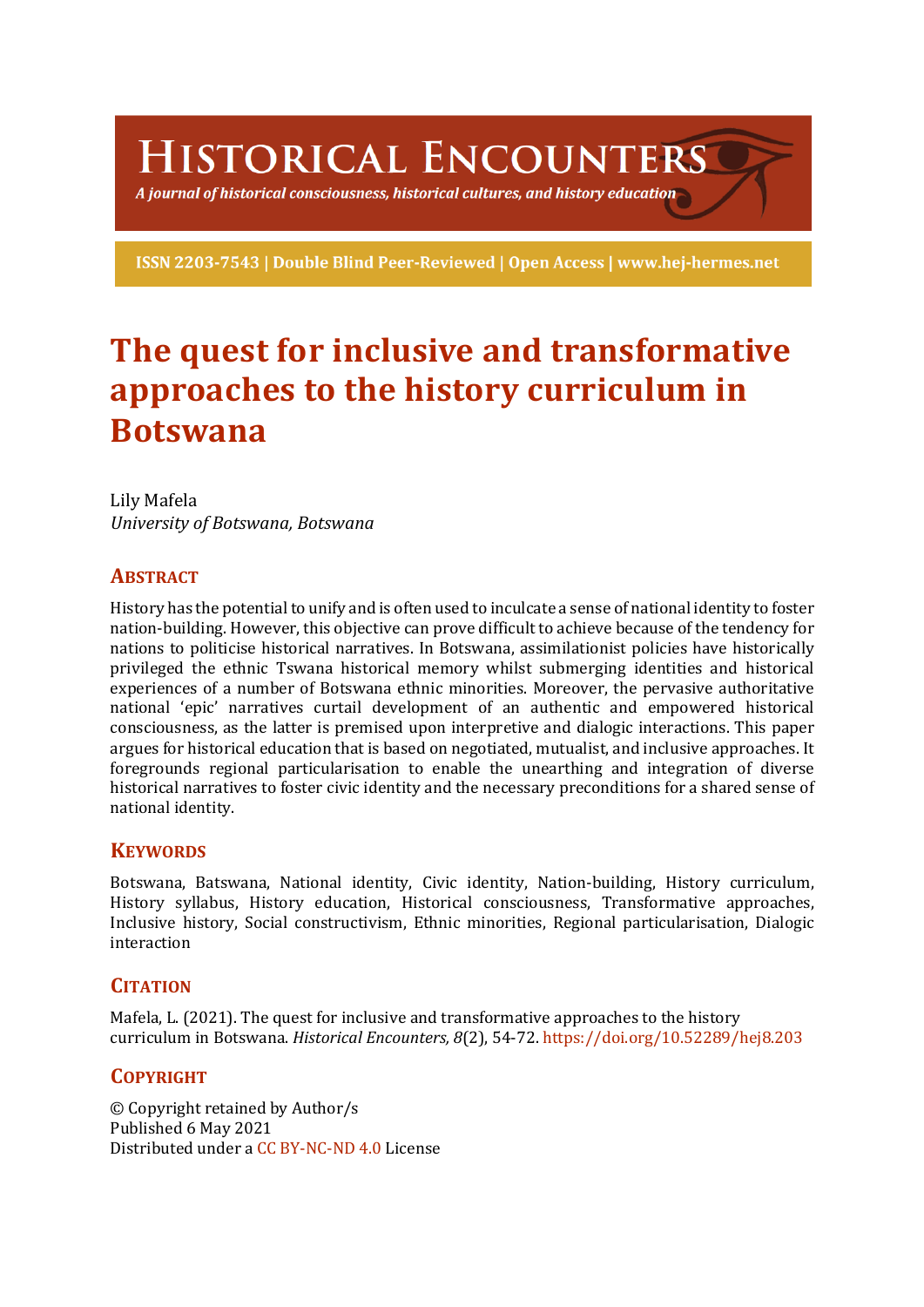#### Botswana: current socio-political background

Botswana became independent in 1966 after 81 years of British occupation. The country is a signatory to international frameworks, instruments and protocols on human rights, democracy, peace and security, through membership of international bodies including the United Nations and the Commonwealth of Nations. The Charter of the Commonwealth  $(2013,$  Section 4) advocates promotion of diversity, multicultural understanding and various forms of equality. Under the pillars of Tolerance, Peace and Understanding, the Charter emphasises "diversity and understanding the richness of multiple identities." Botswana is also a member of the African Union, whose long-term strategy termed *Africa Agenda 2063: The Africa We Want* (AUC2015) calls for "An Africa with a strong cultural identity, common heritage, values and ethics" (2015, p. 2). The country's national policies and frameworks also espouse the spirit of equal rights and shared citizenship. Both the former *Vision 2016 Towards Prosperity for All* (1997), and the current *Vision* 2036: Achieving Prosperity for All (2016), contain pillars that reflect a desire to promote democracy, human rights, and to celebrate cultural heritage.

The Botswana *Vision 2036* (2016) stipulates that "marginalised population groups will be empowered to positively contribute to the country's development" (pp. 19-20). Ostensibly, Botswana has the necessary frameworks to guide the formulation and implementation of inclusive legislation. However, the country has come under attack for exclusive policies that militate against civic citizenship and a shared sense of national identity (Selolwane, 1998; Solway, 2002; Werbner, 2002; Mazonde, 2002; Nyamnjoh, 2007). The criticism also applies to some of Botswana's exclusionary education policies and practices (Le Roux, 1999; Pansiri, 2012; Ntshwarang, 2012; Mulimbi & Dryden-Petersen, 2017).

Botswana is often portrayed as homogenous, masking the fact that it is multi-ethnic and sociolinguistically diverse with approximately 30 distinct indigenous groups (Nyati-Saleshando, 2011). Parsons (1985) drew attention to "the fallacy of Botswana's mono-ethnicity" (p. 27) due to the pre-eminence of Tswana hegemony, which has subsumed extremely diverse ethnic groups making up a significant non-Tswana population including the baKgalahadi and the Lete (originally Nguni-speaking) "who are now wholly assimilated into Tswana language and culture" (p. 27). Other groups include the baKalanga in the north-east, baBirwa and baTswapong in the Central district, baSubiya (Chikuhane-speaking) in the Ngamiland and Chobe where WaYei and Hambukushu (Thimbukushu-speaking) and various Khoesan linguistic groups are also found. In Ghanzi and Kgalagadi Districts the great majority are not even Bantu as many speak various KhoiSan languages, whilst others speak Germanic (i.e. Afrikaans) languages (Parsons, 1985; Batibo & Smieja, 2000).

During their excursion into present day Botswana, successive dynasties of the current baTswana principal ethnic groups precipitated far-reaching socio-political transformations that resulted in the domination of the various non-Tswana ethnic groups whom they encountered in the hinterland. Ethnic Tswana domination of minority ethnic groups was cemented by the colonial government through its social engineering policies. In particular, the land reserve policy was the basis for mapping disparate ethnic identities into administratively expedient geo-political units. In this manner, ethnic minority groups which had hitherto lived in relatively autonomous dispersed settlements were reconstituted, bounded and minoritised under Tswana *merafe* <sup>*l*</sup> (Motzafi-Haller, 1993; Werbner 2002; Molosiwa, 2013).

Through the process of 'Tswanification' (Werbner, 2002), the post-colonial government recast the country's many non-Tswana cultures in a Tswana image. In this respect, the country's name, *boTswana* (the state of being Tswana) and the referent label for its citizens, *baTswana* are telling in that they suggest a (false) consensus around a homogenous, but otherwise ethnically particularised national identity, which has only the appearance of ethnic neutrality (Gulbrandsen, 2012; Nyamnjoh, 2002, 2014). As Andrew Murray (1990) noted, the definition of nation has been manipulated to provide Tswana culture with a monopoly of political legitimacy in Tswanadom's new guise, the Republic of Botswana (Murray, 1990cited in Nyamnjoh, 2006). Tswana identity is therefore complex and contestable. Given the intimate connection between ethnic identity and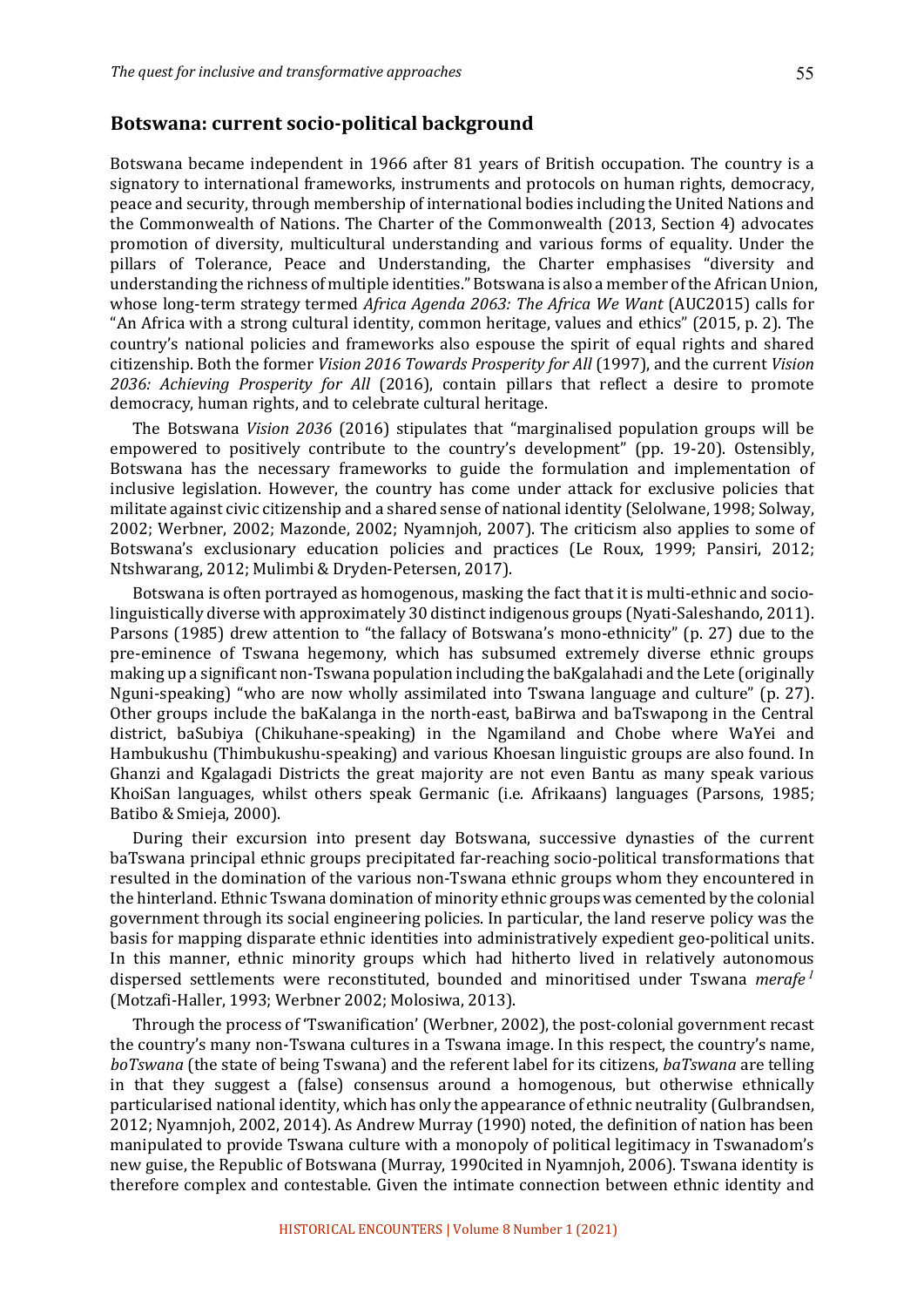own-group historical memorialisation, the configuration of Botswana's national identity around Tswana ethnicity has also influenced a bounded and undifferentiated national History curriculum that fails to acknowledge the diverse nature of Botswana society. In their study of the Social Studies teaching context, Mulimbi and Dryden-Petersen (2018) noted that current education policy and the Social Studies curriculum in Botswana are largely silent on potential inequalities or differing perspectives between minority and majority ethnic groups (p. 369).

| <b>District</b> | <b>Bantu Minority Languages</b><br>and Dialects | <b>Minority</b><br>Khoesan<br>and<br>Languages<br><b>Dialects</b>                             | (dominant)<br><b>Majority</b><br>other<br>[and<br>languages<br>Indo-<br>languages,<br>i.e.<br>European<br>Germanic<br><b>or</b><br>languages] |
|-----------------|-------------------------------------------------|-----------------------------------------------------------------------------------------------|-----------------------------------------------------------------------------------------------------------------------------------------------|
| Ngamiland       | Thimbukushu; Thigciriku; sheYei;                | Kxoe;   Ani; Buga;                                                                            | seTawana                                                                                                                                      |
| (Nhabe)         | Otjiherero                                      | Ts'ixa; Ju/'hoan;<br>‡X'ao//'aĩ                                                               |                                                                                                                                               |
| Chobe           | Chikuhane (also called seSubiya)                | Ganadi?                                                                                       | seTawana                                                                                                                                      |
| Ghanzi          | sheKgalagadi; Otjiherero                        | Naro;   Gana; /Gui                                                                            | [Afrikaans]                                                                                                                                   |
| Central         | Ikalanga; seBirwa; seTswapong;<br>Otjiherero    | Ganadi; Danisi; Shua;<br>Deti; /Xaise; !Goro;<br>Tsire-Tsire; <del>/</del> Huä;<br>Tshoa; Kua | seNgwato                                                                                                                                      |
| Northeast       | Ikalanga                                        |                                                                                               | seRolong                                                                                                                                      |
| Kgalagadi       | sheKgalagadi; Otjiherero                        | Nama; !Xóõ                                                                                    | [Afrikaans]                                                                                                                                   |
| Kweneng         | sheKgalagadi                                    | #Huä; !Xóõ; /Gui; Kua                                                                         | seKwena                                                                                                                                       |
| Southern        | sheKgalagadi                                    | !Xóõ                                                                                          | seNgwaketse; seRolong                                                                                                                         |
| Southeast       |                                                 |                                                                                               | seLete; seTlokwa                                                                                                                              |
| Kgatleng        |                                                 |                                                                                               | seKgatla                                                                                                                                      |

#### **Table 1** Botswana Ethno-linguistic groups

**Source** Developed from information given in Batibo, H.M. & Smieja, B. (Eds.). (2000). *Botswana: The future of minority languages*. Frankfurt: Peter Lang.

There is a growing assertiveness of minority ethnic groups, which resonates with global activism driven by non-governmental organizations (NGOs), and UN-wide programs to promote inclusiveness in education and wider social programmes. In this respect, minority rights advocacy groups have challenged the primacy of the Tswana ethnic groups, against the original constitutional recognition of only eight principal groups for the House of Chiefs as had been recommended by the Balopi Commission (Government of Botswana, 2000; see also Government of Botswana, 2008). This changed after the passage of Bill No. 34 in 2005 when the constitution was modified in an attempt to make it 'ethnically neutral.' The *House of Chiefs*, an advisory body to Parliament, was (after the *Bogosi Act of 2008*) renamed *Ntlo ya Kgosi* and its membership was expanded to over 30. This Act clarified aspects of change around the role and position of *diKgosi* (formerly known by the colonial name of 'chiefs'). Whereas it is true that the constitutional amendment inserted other ethnic groups, this move was not meant to place them at par with the principal groups, as they are still subordinated to the majority since they sit in the advisory (extraparliamentary) *Ntlo ya Dikgosi* not as paramount chiefs unlike the ones from the eight recognized principal groups but rather as subordinate tribal authorities. The Constitution provided that in respect of the districts of Chobe, Kgalagadi, North East and Ghanzi the members "shall be selected, from their own number, to the *Ntlo ya Dikgosi* by persons for the time being performing the functions of the office of *Kgosi* within each of those areas" (Constitution of Botswana, 1966, revised 2016, para. 78, section 2). Importantly, the amendment still makes clear the principal ethnic group superior status by leaving intact the tribally-designated Land Boards, which are named after the principal ethnic groups. Overall, even though the constitutional amendment resulted in a change of name and size of membership, this has largely constituted partial rather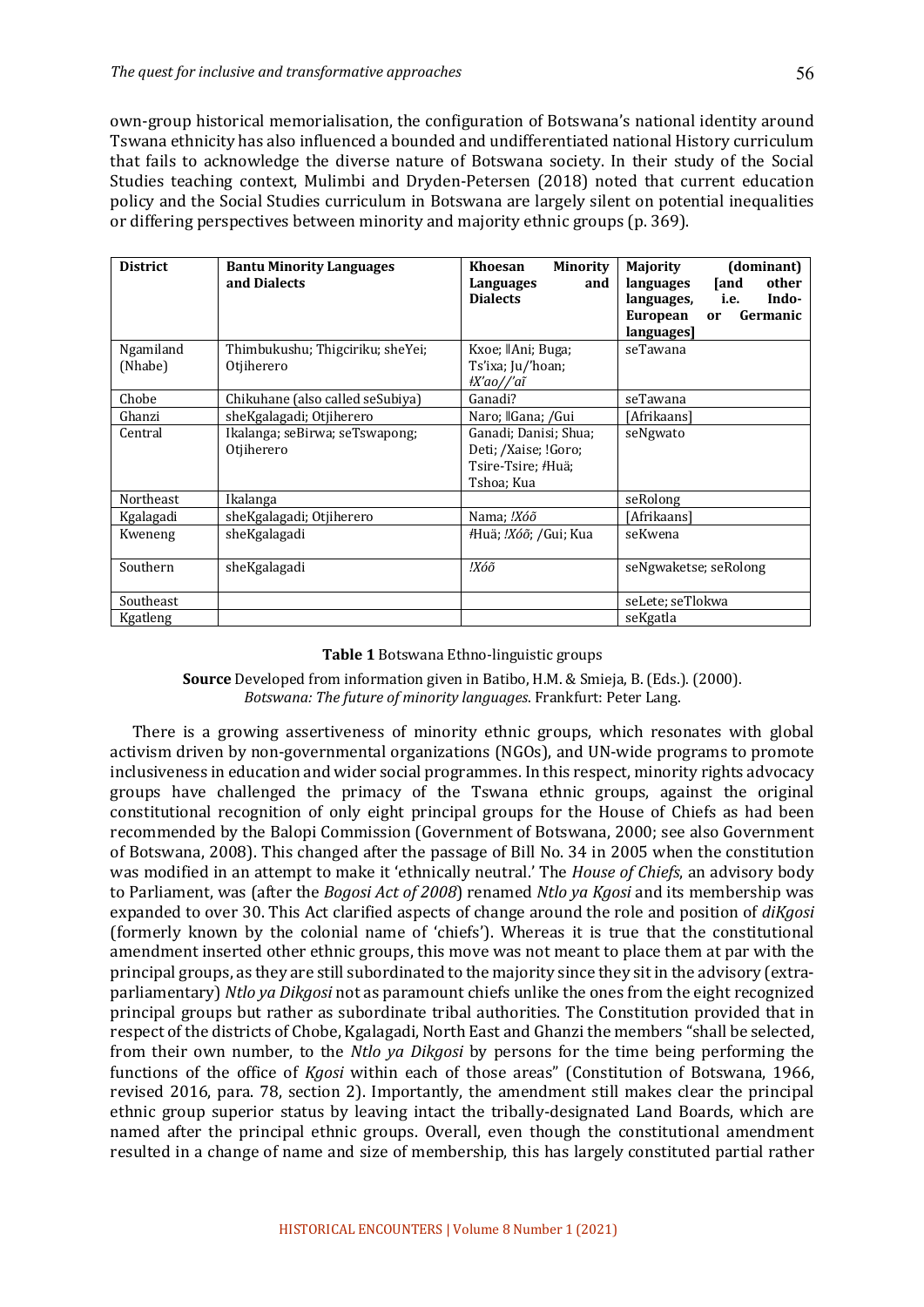than full recognition of minorities. Furthermore, there have not been substantive changes in curriculum content (see especially the conclusions of Mulimbi & Dryden-Petersen, 2017).



**Figure 1** Map showing distribution of minority languages linked to ethnic groups **Source** Lily Mafela own commissioned map developed from information given in Batibo and Smieja, 2000.

## **Theoretical reflections**

History is often used centrally within school curricula to instil a sense of national identity for nation-building purposes. However, as a subject with a potential for much political manipulation, school history operates in a highly contested space, and tends not to represent all viewpoints (Ahonen, 2001; Haydn, 2012). This is due to the fact that history classrooms serve as societies in miniature and reflect broader political processes which govern knowledge production and transmission. In order for history to provide a sense of shared identity, it has to be taught in a manner that facilitates mutuality and authenticity in knowledge production through dialogic classroom interaction. The work of Vygotsky (1978) and later interpretations of his work (Eun, 2019; Hedegaard, 1990, 2003; Hedegaard & Chaiklin 2005) are instructive on ways to promote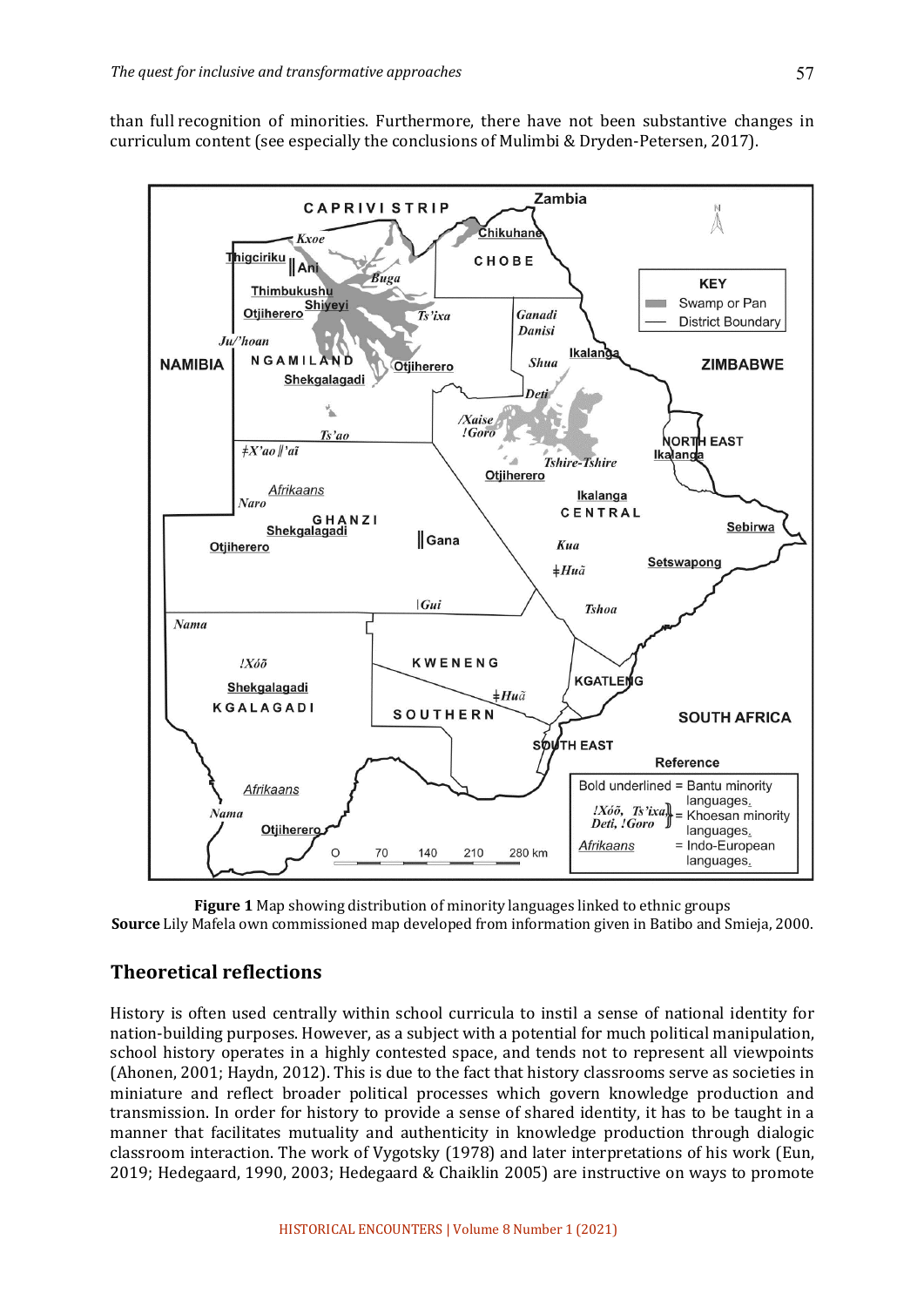more dialogic, mutualistic and authentic classroom interactions, particularly in diverse learning environments (see also Boyanton, 2007, on the concept of mutuality).

A more critical approach to history education is needed to foster nation-building in a context in which all voices can be heard and where some corresponding parallel and counter-narratives can be examined. Conversely, inculcation of national identity through school history is often dependent upon the transmission of grand narratives of events that are regarded as key to a nation's history. While grand narratives play a critical role in nation-building, they tend to remain unquestioned, occupying an authoritative position within the curriculum (Trofanenko, 2008, p.580; Halverson, Goodall & Corman, 2011). By their nature they are based on a singular interpretation of 'epic' events of the nation's past. They therefore fail to foster authentic national identity, and tend to curtail historical consciousness, which is based on interpretive and dialogic interaction. 

The foregoing is akin to what Seixas (2000) referred to as the 'best story' in a seminal chapter, which is linked to his later (Seixas & Morton, 2013) critical benchmarks for the development of historical thinking. This echoed Bruner's and Dewey's view of knowledge as a discourse  $$ negotiated, mutualist and inclusive. Bruner (1996, p. 57) recommends a 'mutualist and dialectical' pedagogy in which understanding is fostered through discussion and collaboration:

> No less than the adult, the child is thought of as holding more or less coherent 'theories' not only about the world but about her own mind and how it works. These naïve theories are brought into congruence with those of parents and teachers not through imitation, not through didactic instruction, but by discourse, collaboration, and negotiation. Knowledge is what is shared within discourse (Feldman, 1991) within a 'textual' community (Stock, 1983). Truths are the product of evidence, argument, and construction rather than of authority, textual or pedagogic. This model of education is mutualist and dialectical, more concerned with interpretation and understanding than with the achievement of factual knowledge or skilled performance.

It is not simply that this mutualist view is 'child-centred' but it is much less patronising toward the child's mind. It attempts to build an exchange of understanding between the teacher and the child: to find in the intuitions of the child the roots of systemic knowledge, as Dewey urged. This idea is consistent with Hedegaard's (1990) and Eun's (2019) call for co-construction and cocreation of new understandings by means of Socratic dialogue.

Building a shared national identity requires an approach that foregrounds mutuality and disciplinary history, whilst allowing for teaching of key national events from a collective 'best story' approach. This approach gives teachers power and authority to embark on local history projects and to use the historical data generated to teach the local/regional manifestations or particularisation of an 'epic' or 'significant' event. Equally importantly, diverse narratives provide the context for dialogic interaction, which is a pre-condition for development of historical consciousness.

Furthermore, the Vygotskian zone of proximal development dialogic learning process also encourages authenticity and with it, the possibility of empowerment. This occurs through facilitation of an intrinsic approach to the teaching and learning of history, whereas learning other people's histories and never one's own smacks of an unsatisfactory extrinsic, imposed approach which contradicts social constructivism. But even this is not as simple as it seems because in order to respect *Botho/Ubuntu* there needs to be some exchange of understanding of these differences, which could be achieved through shared themes, and a sense of mutuality in looking at these themes together but through different lenses. The *Botho/Ubuntu* concept is based on a value system that counters dehumanising experiences by adopting restorative and nurturing approaches in the quest for equitable education experiences (Biraimah, 2016).

One illustration of the idea of common or shared experiences comes from television historian and author Michael Wood who in his BBC series *Story of England* (2010) sought to tell the story of England from earliest to most recent times using sources of evidence linked to a cluster of villages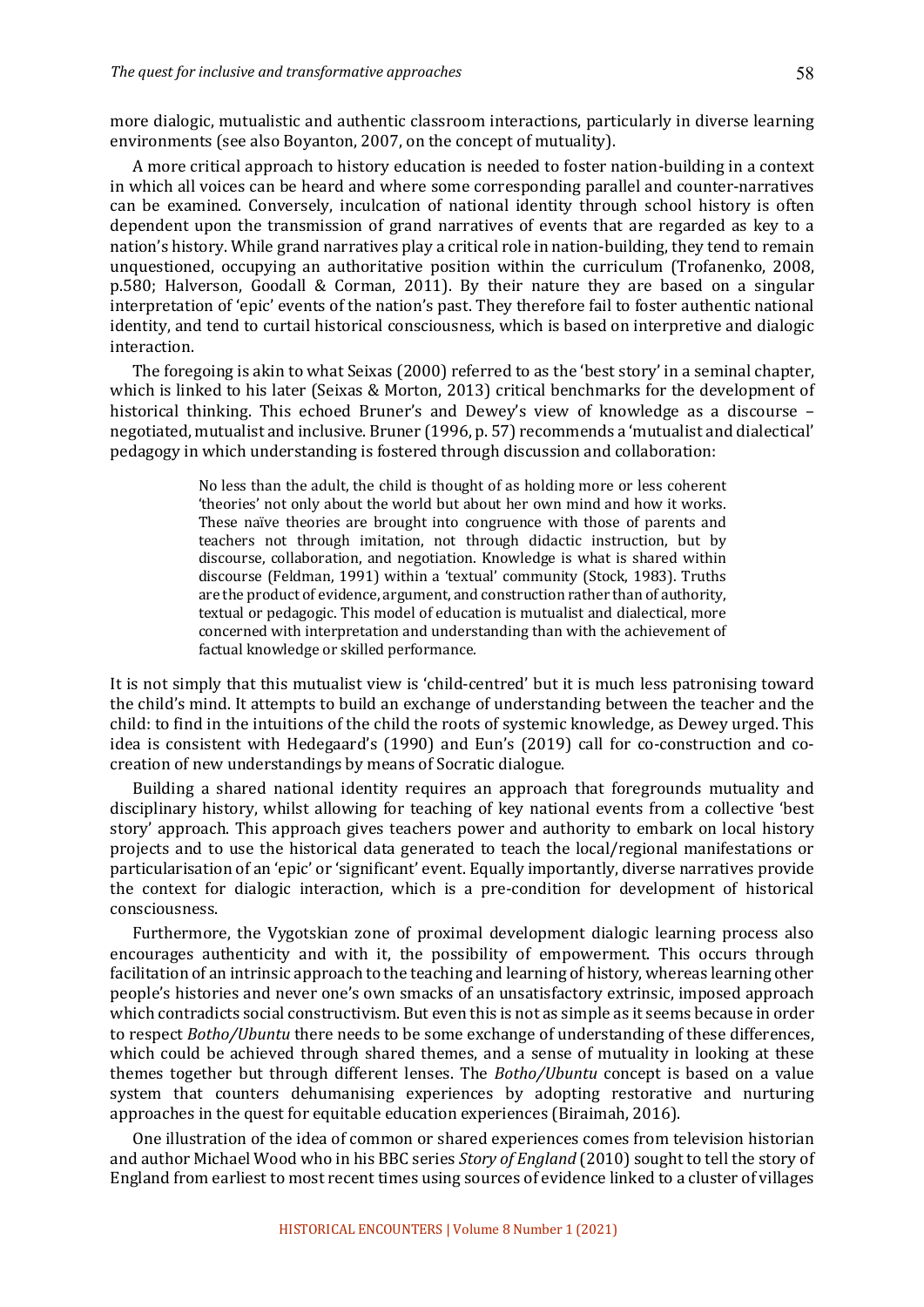around Kibworth in Leicestershire. In this project, Michael Wood worked with local school students and with members of the community, involving them in the research through site visits, small-scale archaeology, imaginative reconstructions and archival work. He reflected on the principles and purpose of his project at the beginning and end of the resultant book. Wood and his filming team had committed themselves to live in the community for the year. He observed that:

> It is easy to generalize, as William Blake remarked, but 'to Particularize is the Alone Distinction of Merit'. Historians needless to say are not quite the same animals as poets, but, inspired by Blake's advice, this book contains a very simple particularising idea. It tells the story of one place through the whole of English history. Alternatively, it could be said that it tries to tell the story of England through the eyes of one place. It is a narrative in which as far as possible the subject is the people, not the rulers. Of course, rulers play their part in the story, but the important action takes place not in the palaces of the rich and powerful, but in the houses and fields – and in the minds – of the ordinary people. And ordinary lives are no less dramatic, as I hope will become apparent in the tales that follow, from the Vikings to the Somme, and from the Lollards to the Suffragettes. (Wood, 2010, p. xxi)

Wood stressed the importance of seeing the lives of people in different communities as evidence of their agency in, and contribution to, how history developed in different places. He also commented on the trend towards narrowed, collectivised or politicised identities, expressing the same doubts as Peter Seixas (2000) in his concern about the effects of always having a 'best story':

> There is at the moment an obsession with defining identity, with categorising and even trying to measure it and teach it. But when we look at history from this perspective, through the eyes of one community over time, then what appears is obvious: that identity doesn't come from the top down at all, it is not genetic, it is not fixed, safe and secure, for it can be reshaped by history and culture; so it is always in the making and never made; but it is the creation of the people themselves. (Wood, 2010, p. 401)

It is significant to remember, bearing in mind Wood's (2010) perspectives above, that diverse African communities too can have agency in the creation of their own histories, through the stories they relate about their own lived experiences.

This paper suggests a combination of Wood's (2010) ideas with Hedegaard and Chaiklin's (2005) 'radical-local' approach. Such an approach would require development of a curriculum where teachers as researchers could co-creatively engage in disciplinary history with their students by particularising, by looking at it from the point of view of ordinary people so that there is engagement with the gradual development of society over time in the Woodian (Wood, 2010) way, in terms of how people's rights and duties evolved, how the people were actors in their own history, including before, during and after colonial times.

This approach embodies a model of how children and teenagers can become active learners and researchers of history in the microcosm of the classroom to reflect a new (or revived) vision of the civic macrocosm of the nation-state. In this context, history education can be linked with citizenship in that all groups must not only be seen to be, but should also participate equally, in building authentic civic identity, as a necessary pre-condition for equality of citizenship. This would arguably be a more embracing and effective approach to forging a shared national identity in Botswana. 

## **The history and evolution of history education in Botswana**

In tandem with developments elsewhere on the continent, Botswana also inherited socio-political systems that thrived on negation of Africa's worth and past. In this respect, it is relevant to recall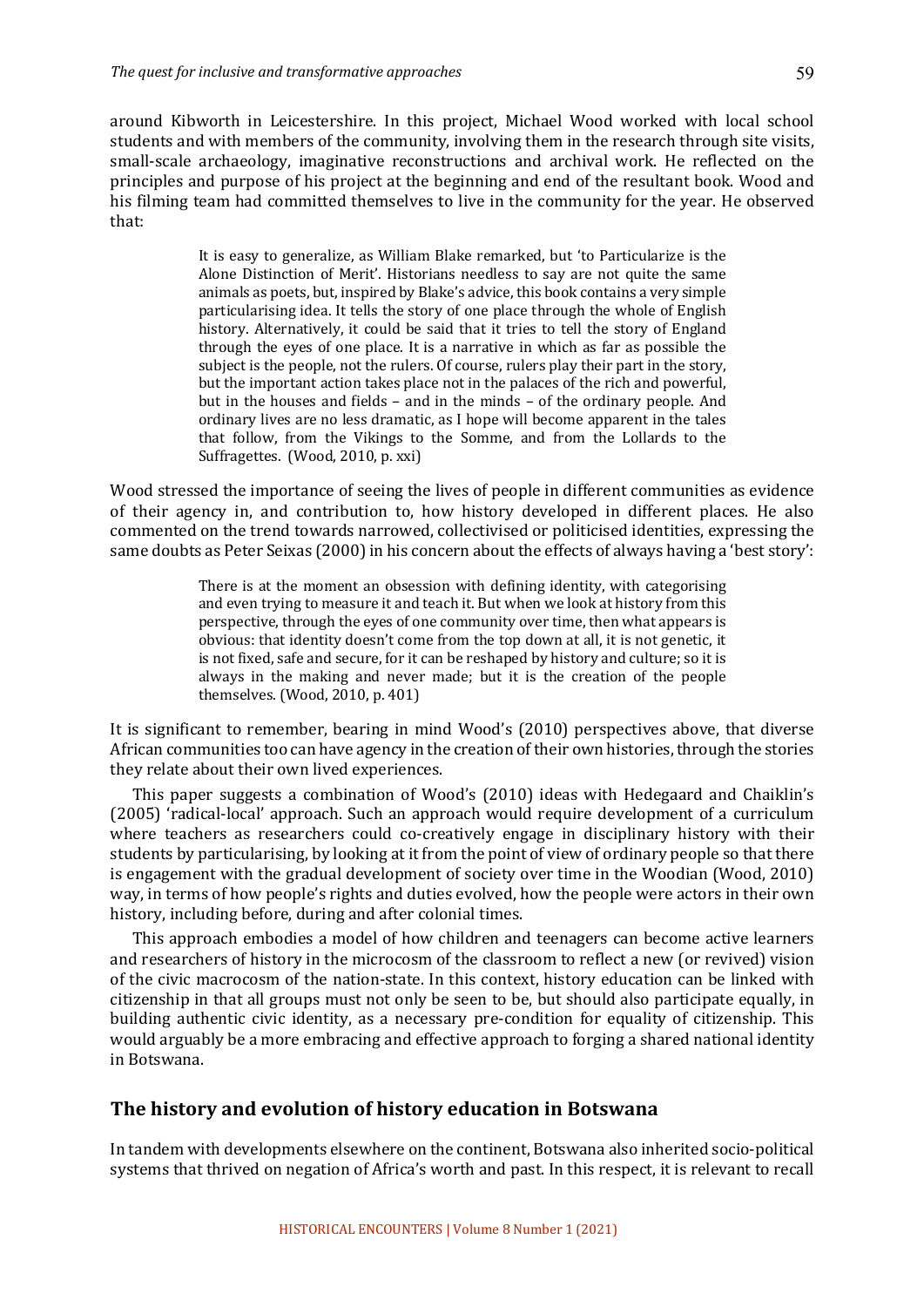Hegel's inward-looking and self-serving statement when he stated, at a particular stage in his writing (originally given as lectures at the University of Berlin in 1822, 1828, and 1830), that he was about to leave Africa not to mention it again, claiming that Africa was no historical part of the world as it had no movement or development to exhibit (Hegel, 1956). Resonating with Hegel's position on the status of African history, in the 1960s British historian Trevor-Roper added his twist to the issue by making the bold and false claim that:

> Perhaps in the future, there will be some African History to teach. But, at present there is none: there is only the history of the Europeans in Africa. The rest is darkness and darkness is not the subject of history. (Trevor-Roper, 1965, pp.9ff, cited in Fugelstad, 1992)

Botswana's national development trajectory compares closely with that of many countries in Africa in respect of the fact that power relations were at work in the attempt to harmonise ethnicity, in a move towards achieving ethnic singularity within the nation-state. In Botswana the new Africanism was encouraged by President Seretse Khama in a famous speech (written by Lebang Mpotokwane) given in May 1970 when the University of Botswana Lesotho and Swaziland began to develop two national centres outside its base at Roma in Lesotho:

> We were taught, sometimes in a very positive way, to despise ourselves and our ways of life. We were made to believe that we had no past to speak of, no history to boast of. The past, so far as we were concerned, was just a blank. Only the present mattered and we had very little control of it ... It should now be our intention to try and retrieve what we can of our past. We should write our own history books, to prove that we did have a past; and that it was a past that was just as worth writing and learning about as any other. We must do this for the simple reason that a nation without a past is a lost nation, and a people without a past is a people without a soul.

The newly independent Botswana state adopted the national goals of unity, self-reliance, democracy, development and social harmony. *Botho* or *Ubuntu*, meaning humanity, as has been seen, was subsequently added. These societal ideals have also guided the teaching of history in a quest to forge unity (see Bode, 1927, p.25, cited in Hazlett, 1979).

Ostensibly, history teaching in Botswana is aligned with wider national development objectives, through a carefully crafted curriculum framework that is geared towards equality of educational provision. The significance of historical study for nation-building can be gauged from each of the Commissions of Education that were set up periodically (1976, 1993 and the latest one, the Education and Training Sector Strategic Plan [ETSSP] of 2015). The policies that guide these periodic reviews of the education system always use statements that tacitly assume a reassuring and socially-binding role for school history in establishing a shared sense of national identity. The persistent and continuous invoking of the post-independence 'anti-tribalism' rhetoric also served as an effective strategy to quell separatist ethnic identity, which was deemed to be detrimental to national unity. Consistent with this approach, the first President of Botswana, Seretse Khama  $(1921-1980,$  Head of State, 1966-1980), launched a relentless onslaught against what he regarded as the evil of 'tribalism' during his tenure of office. In one of his early public speeches, he stated that:

> I appreciate that many of our people at this time of rapid social change are bundled into positions which make them look around for familiar reference points. They take comfort in the sense of identity which they derive from family and hence tribe. This is understandable but it becomes dangerous when it leads people to think in exclusively tribal terms. It becomes a threat to stability and security when a man in a responsible position thinks of himself as a tribesman before he thinks of himself as a Motswana ... Now in one sense our (secondary) schools tend to be Botswanas in miniature. That is to say they are multi-tribal communities. It is therefore essential that our children should not be exposed to influences which might lead them to place tribe before country. (*Sir Seretse*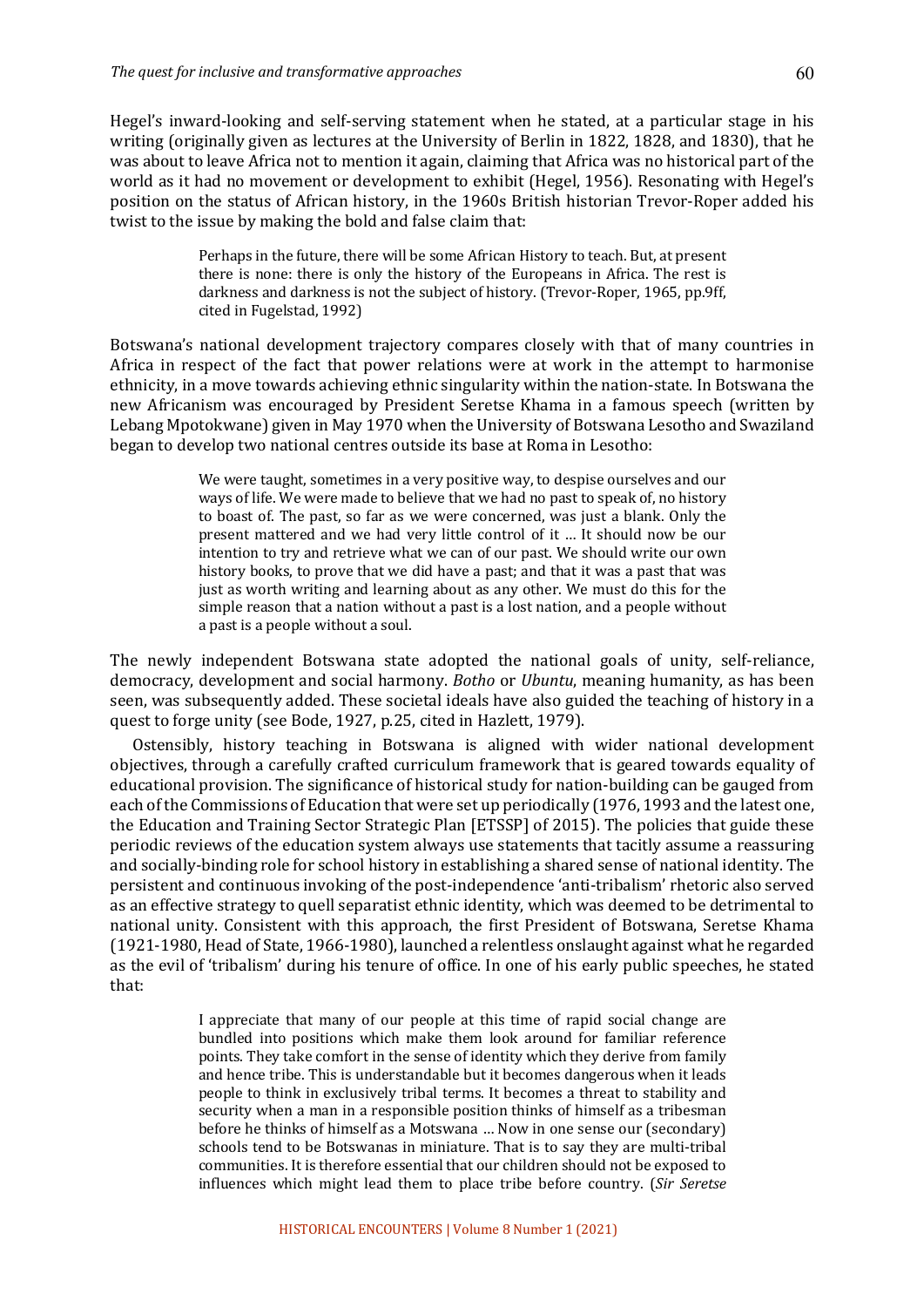*Khama's Speech to the Botswana Teachers' Union*, Lobatse, 15 July, 1969, p.7, BNB 1505, BNARS)

The classroom is here referred to as a microcosm of Botswana, whereas the official position was curiously ignoring the fact that curriculum content and practice should have ideally reflected this reality. Therefore, it is interesting that while recognising the value of having multi-tribal communities, as reflected in the composition of the secondary school population, Seretse Khama was nonetheless also critical of what he considered to be 'tribalistic' tendencies by particular ethnic minorities, a view which mirrored the prevailing socio-political climate. Seretse Khama's blast against 'tribalism' in 1969 was aimed at two sources threatening to break up the ruling Botswana Democratic Party: Chief Bathoen II of Ngwaketse adding a 'feudal' wing to the supposedly socialist Botswana National Front, and wild rumours that some Kalanga senior civil servants were planning a coup. The President's call to nationhood was essentially premised on the popular slogan *'We are Tswana'*. As Werbner (2002) opined, the slogan 'was backed by the assimilationist policy of the ruling party' (p.  $676$ ).

In a similar appeal, Sir Seretse Khama urged that:

While we must all appreciate the value of each other's language and culture, we have rightly made Setswana a compulsory subject in all our schools for all our citizens. irrespective of race or tribe. We cannot afford to educate leaders who cannot communicate with the majority of our people in a language they understand ... (Seretse Khama, Speech to the Botswana Teachers' Union, 1969, quoted in Botswana Gazette, 2000)

This statement was made despite the fact that there were, and still are, many regions of the country in which the mother tongue is not SeTswana, such as the areas of baTswapong, baBirwa, baKgalagadi, baKalanga, Khoisan in Western Kweneng, the Central District, Chobe and Ngamiland (Nhabe), which are also inhabited by baYei, baSubiya, and baHerero (see Figure 2). In these areas children still struggle with SeTswana as the medium of instruction. It is worth noting that Ikalanga (the baKalanga language) had previously served as the medium of instruction in some missionary schools in the north-eastern parts of the country until independence (Andersson & Janson, 1993, p.81). 

The government is currently planning to introduce a more inclusive language policy, which will ideally promote affirmative educational experiences for minority learners. More importantly, an inclusive language policy will facilitate the documentation and teaching of diverse community histories, which may have been hitherto hampered by language barriers.

Some official statements uttered in the early post-independence period provide a glimpse into the nature of educational content, pertaining to heritage issues. In this respect, the Minister of Education at the time, Hon. Kebatlamang Morake lamented that:

> Botswana's education system has been based on models from the developed countries. Despite a curriculum and syllabus review in 1968/69, and the continuing efforts to develop improved curricula, the syllabi still retain strong traces of their European origins. (Speech by Hon. Kebatlamang P. Morake, Minister of Education, *Botswana Daily News*, March 12, 1975)

The criticism of the history content was further buttressed by Naomi Mitchison, a prominent community activist, when she lamented the poor state of education in Botswana in general, further observing that "the curriculum, especially in such subjects as history ... seems to be geared to great figures in the European and American past ..." (Mitchison 1975, p.1). Recently, Sandy Grant buttressed this point when writing about his experiences of living in Botswana:

> In the 1971 edition of *The Teacher*, I returned to the same issue in an article titled, 'History and Politics'. In this I quoted the President's observation made in the Botswana Teachers' Union Conference at Lobatse, 15 December 1969 'that our educational system must not only be expanded but reformed.' I noted that 'a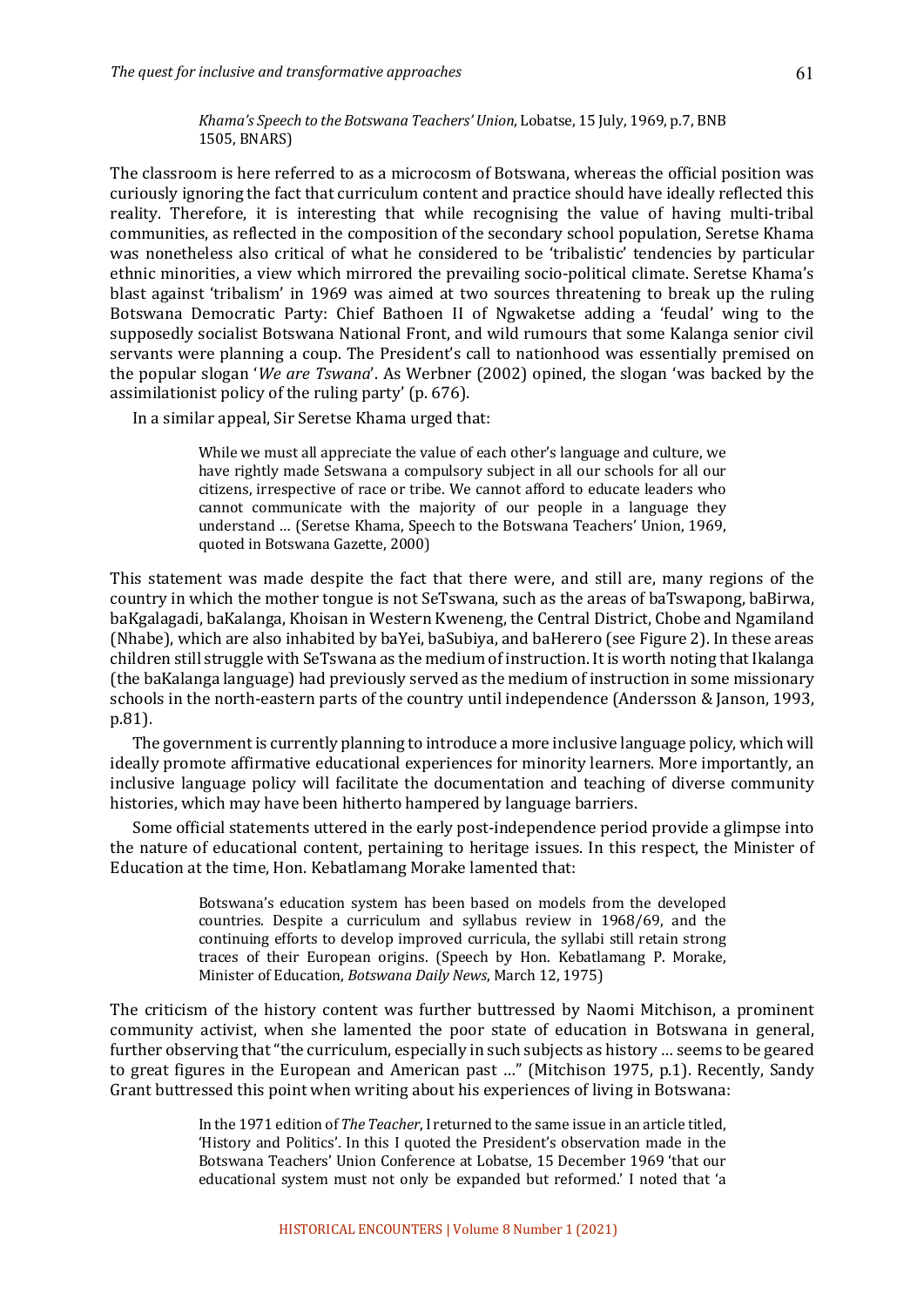cursory glance at the primary school syllabi for history and geography ought to confirm that what is needed is an immediate and drastic overhaul. Is it sufficient to peck at the syllabus, to alter it here and there, to change the odd detail but to leave the focus untouched? Voortrekker history now taught in our schools is the folk history of a foreign country. Of what possible interest or value is it in Botswana? Its danger lies in the fact that it is also an intrinsic part of the South African cult of white supremacy. Either we expunge such stuff from the schools or we allow education to slide into rapid disrepute. Either the politicians or the educationalists are right  $-$  but not both. (Grant, 2020, p.34)

On a related matter, a visitor touring the baNgwaketse capital of Kanye chanced upon a history lesson where the teacher told him, "We are discussing the conflict between Church and State in fifteenth-century Europe", about which the visitor pondered sardonically, "How much time, I wondered, had been devoted to the conflict between church and tribe in nineteenth-century Bechuanaland?" (Young, 1966, p.113). Clearly, the remnants of colonial history persisted into the post-colonial period. However, it is important to note that the teaching of history neither remained stagnant nor did it maintain a focus only on an imperial historical narrative. Incorporation of some aspects of the histories of the principal groups that were initiated under colonial rule continued in the post-colonial period. As indigenous history was gradually incorporated it focused on the settlement and nation-building stories of the principal groups and their *diKgosi*, particularly Kgosi Sebele (born c. 1841, ruled the baKwena, a major Tswana group, 1892-1911), Kgosi Khama (born 1837, d. 1923, ruled the baNgwato, 1875-1923, grandfather of Sir Seretse Khama), and Kgosi Bathoen I (born 1845, ruled the baNgwaketse 1889-1910), who were important players as *diKgosi* influencing the developmental path of their *merafe* (Mafela, 2014). The three *diKgosi* have been symbolically immortalised through the construction of a grand, national monument that stands tall and imposing, in a prominent part of the new Central Business District in the capital Gaborone. This is further testament to the pre-eminence of Tswana hegemony in the country's socio-political space.

# A proposal for a transformative and mutualist pedagogical approach to the **history curriculum**

The later post-independence period witnessed a gradual change in school history content, in tandem with the development of a more nationalistic orientation of the Botswana education system. Whilst the successive post-independence political leaders and policy-makers lamented the alienating nature of the curriculum, and urged a reorientation of History as a school subject, this seems to have only been targeted at 'decolonising' the curriculum rather than making it genuinely inclusive. Therefore, moving away from the colonialist History curriculum did not necessarily make way for ethnically inclusive school histories. This has not been helped by the fact that the modern Botswana state has stifled ethnicity research by hiding behind the cloak of national unity, arguing that such research would cause tribal conflicts as happened in other parts of the continent (Molosiwa, 2016). Local history projects could provide a firm platform for inclusion of minority narratives into the Botswana historicised memory, provided that they would incorporate the voices and perspectives of the minoritised ethnic groups. The danger inherent in the current history curriculum practice is that the relevance of the subject for the lives of a diverse groups of learners is not immediately apparent, because it is not aligned to their (and their communities') immediate needs and lived experiences. As it is, the History syllabus and its teaching may alienate minority communities and learners, which will further diminish the status of the subject across the curriculum.

A recent study that surveyed the multicultural nature of Botswana classrooms concluded that the primacy of the Tswana hegemony is hugely evident because "[even] the textbook units focusing on history and cultural sites reimagine[d] the heritage of distinct ethnic groups into a national identity dominated by ethnic Tswana perspectives" (Mulimbi & Dryden-Petersen, 2017, p.147). Thus, as the Syllabus extract below demonstrates, history is portrayed from the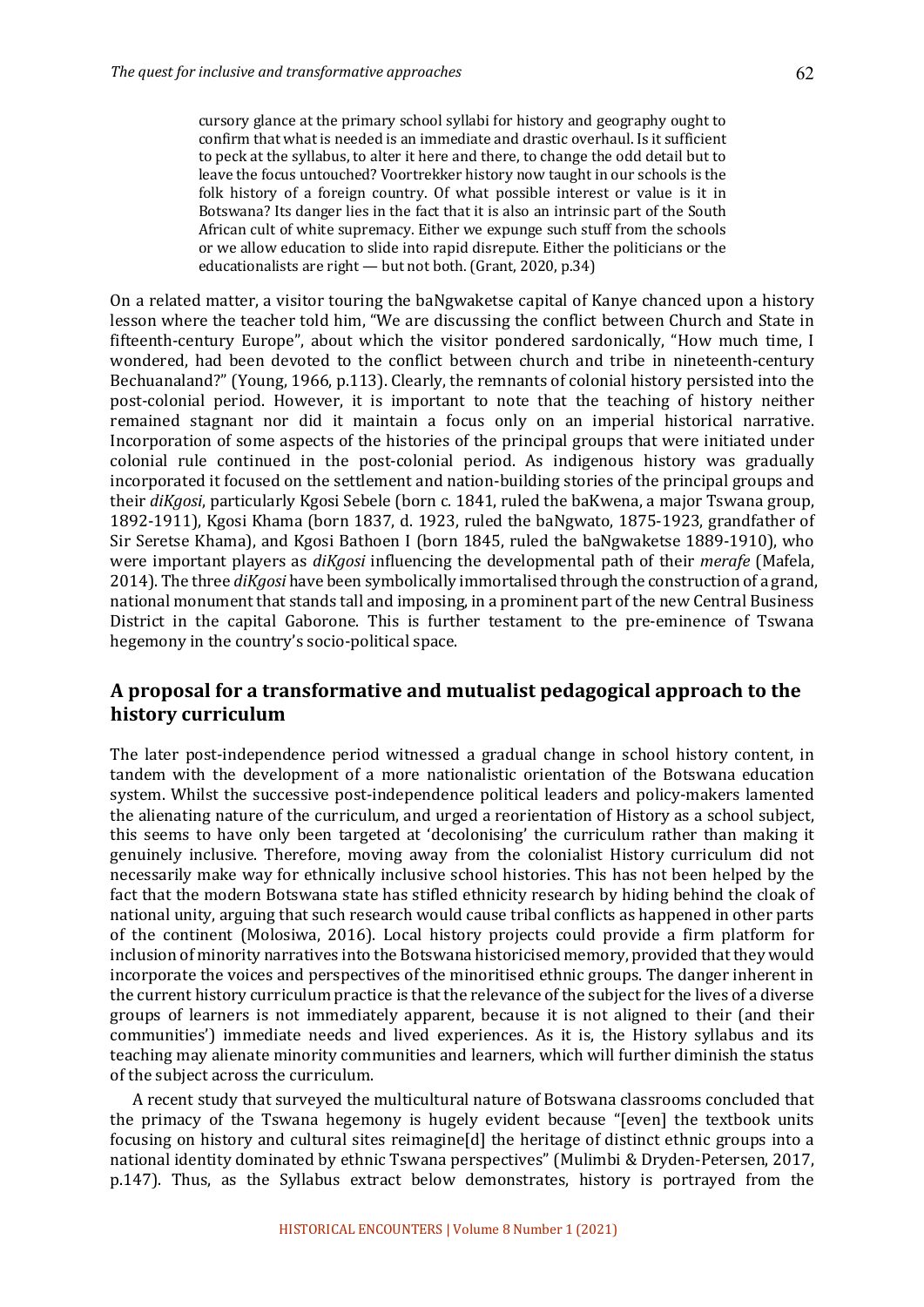perspective of the ethnic Tswana who are held as the norm from which others deviate (Mulimbi & Dryden-Petersen, 2017).

Refreshingly, the winds of change are blowing in the form of academic discourse that illuminates the multifaceted, albeit nascent narratives around the designation of Botswana as a heterogenous nation (see Nyamnjoh, 2002). These include the undergraduate research projects that unearthed vast amounts of Botswana history. Incorporating such groups as the baKalanga, baKgalagadi and baBirwa, baYei, baSubia, the texts embody minority narratives which run counter to the prevailing notions of a singular Tswana historical thread (Bobeng, 1976; Mongwa, 1977; Ramsden, 1977; Nkosana, 1980; Mautle, 1981; Gadibolae 1984; Kebiditswe, 1984; Sekgwama, 1987). For up-to-date information on these student dissertations, see under University of Botswana (2016) History and Archaeology Student Research Projects. These accounts explore contested and controversial issues, and deal with the dynamics of the settlement of Tswana *merafe* in present-day Botswana, while others explore dimensions of the inherently unequal relations between the minorities and majority groups. There are other sources that could be used to incorporate multi-ethnic histories, so that teachers could also use them in schools to augment co-created knowledge, in the form of emergent histories that add an important dimension to mutualist and authentic knowledge generation (see Molosiwa, 2013, 2016). Whereas the high level of these dissertation projects may not be attainable in secondary schools, nevertheless their methodology and approach to content, particularly the focus on minority group narratives, would allow for ownership and internalisation of the history being investigated through active, agentive learning. Across the school and local community this has much to recommend it.

This paper therefore advocates an approach which enables a telling of the story of Botswana through the eyes of one place, such as a specific district, where the curriculum could creatively seek to find out how change and continuity happened locally, linking the local with the national and regional. Examining this evidence could lead to a discussion of what is significant locally, and what the ethical implications are of noted developments. For example, some of the issues that could be covered include the origins and settlement patterns of the people found in the local area, their encounters with other groups during and after settlement, as well as unearthing stories pertaining to their socio-cultural and political realities, throughout the pre-colonial, colonial and post-colonial eras. 

| <b>UNIT 4.1</b><br>FROM DIFAQANE/MFECANE TO THE MINERAL REVOLUTION |                                         |                                              |  |  |
|--------------------------------------------------------------------|-----------------------------------------|----------------------------------------------|--|--|
| <b>Topics</b>                                                      | <b>General Objectives</b>               | <b>Specific Objectives</b>                   |  |  |
|                                                                    | The students should:                    | The students should                          |  |  |
| <b>Nineteenth</b>                                                  | Understand the growth of modern         | Locate on a map the territories of Sechele,  |  |  |
| Century                                                            | Botswana through thorough analysis of   | Sekgoma, Gaseitsiwe and Letsholathebe.       |  |  |
| <b>Botswana</b>                                                    | Difaqane settlement/state<br>post       | Discuss post-Difagane/Mfecane state building |  |  |
| 1840-1880s                                                         | formation with reference to various     | by Sechele, Sekgoma, Gaseitsewe and          |  |  |
|                                                                    | forms of incorporation and missionaries | Letsholathebe in the mid-19th century.       |  |  |
|                                                                    | and traders influence.                  | Analyse the political, social, economic and  |  |  |
|                                                                    |                                         | environmental impact of Cape trading on      |  |  |
|                                                                    |                                         | Botswana.                                    |  |  |
|                                                                    |                                         | Describe the missionaries' and traders'      |  |  |
|                                                                    |                                         | impact on the 19th century communities.      |  |  |
| The<br>mineral                                                     | Understand the impact of diamond and    | Explain the socio-economic results of the    |  |  |
| revolution up                                                      | gold discoveries in Southern Africa.    | mineral revolution in Botswana and Southern  |  |  |
| to 1910                                                            |                                         | Africa.                                      |  |  |
|                                                                    |                                         |                                              |  |  |

**Table 2** Module Four – Nineteenth-century transformation of Southern Africa **Source** Botswana General Certificate of Secondary Education, 2000, pp.4-5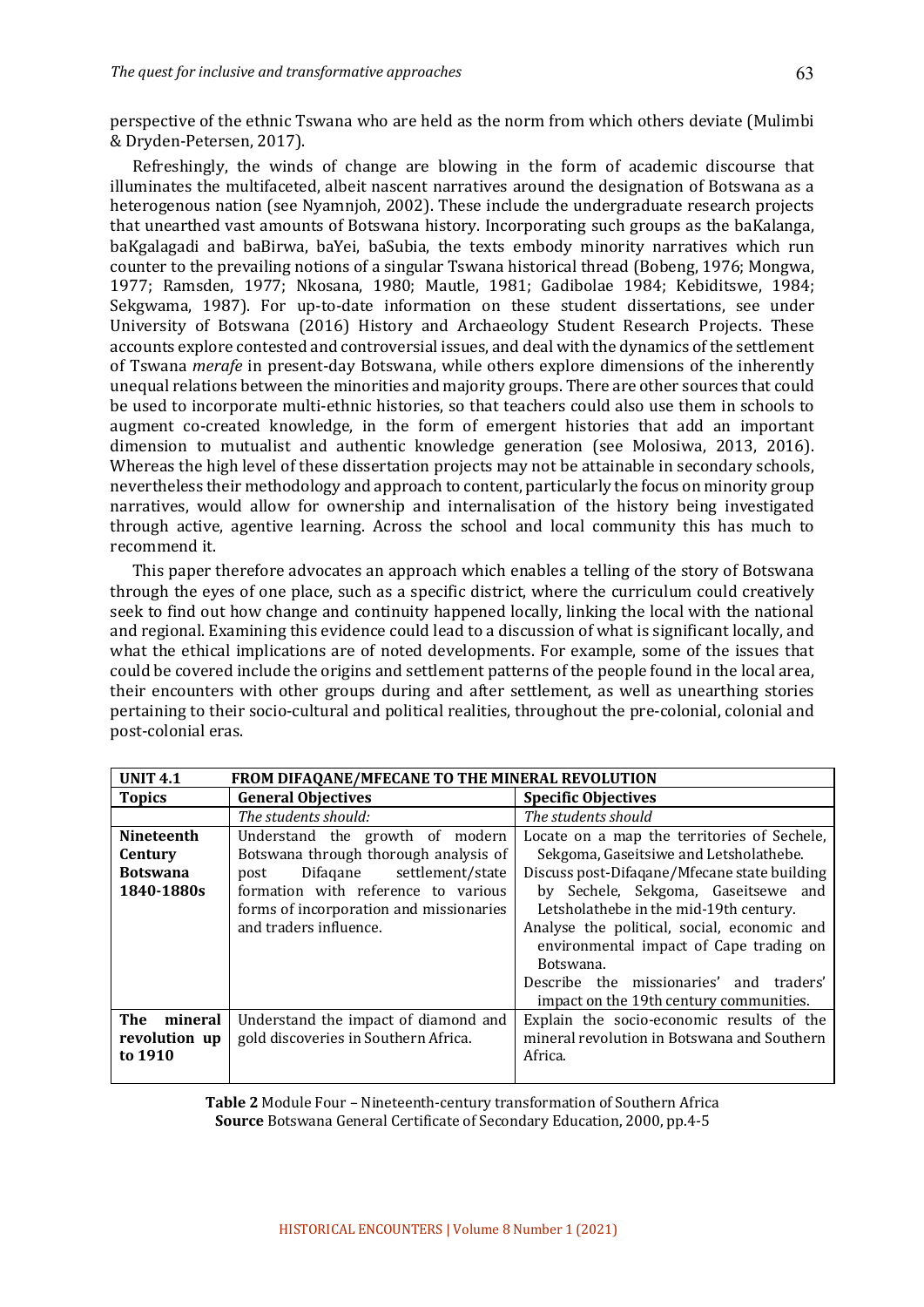Below the paper proposes how the model might be applied to a part of the current Botswana Certificate of Secondary Education Syllabus using two topics and four specific objectives. The syllabus is currently undergoing review.

#### *Explanatory comments*

*Objective*: Locate on a map the territories of Sechele, Sekgoma, Gaseitsiwe and Letsholathebe.

*Comment*: The Syllabus perpetuates the status quo in that the leaders mentioned are all from the principal groups, the baKwena, baNgwato, baNgwaketse and baTawana respectively. The minority ethnic groups are automatically excluded because they do not have territories named after them due to colonial and postcolonial assimilative policies and practices. Cases in point are baBirwa, baKalanga, baTswapong and Khoisan who were territorially bounded under baNgwato; and baSubiya, baYei and Khoisan who were territorially bounded under baTawana. The baKgatlaba-ga-Mmanaana were also bounded under the dominant baNgwaketse (see Morton & Ramsey, 1990).

Addressing this objective inclusively would require reflection on minority groups' narratives about their settlement in their present territorial abode. This would also necessitate going beyond the issues of minority subjugation and marginalisation, and beyond discussion of the purely political and military narratives of settlement, which tend to favour perspectives of principal groups. There is a need to examine minority groups on their own accord, to unearth narratives of their interaction with their socio-ecological landscape and how this shaped their identities and livelihoods.

*Objective*: Analyse the political, social, economic and environmental impact of Cape trading on Botswana.

*Comment*: Trading happened in all communities, but the Syllabus focuses on the experiences of the principal groups. This is facilitated by the textbooks which focus on the mainstream research agenda reflecting the 'best story' approach, pertaining to the particularisation of the 'nation' on the 'ethnic Tswana'.

Here again there is an opportunity for an approach that provides room for particularisation of the national story in a manner that also acknowledges diversity of experiences and affords an opportunity to unearth other perspectives.

*Objective*: Describe the missionaries' and traders' impact on nineteenth-century communities.

*Comment*: Missionary labours were not restricted to principal groups, but in as much as missionaries ventured into the geographical domains settled by ethnic minorities, such expeditions remained peripheral to missionary endeavours, never quite attaining the same level of importance or 'historical significance' as the majoritarian narratives. However, the approach recommended here would explore counter-narratives of ethnic minorities with regard to their engagement with missionaries, and their unique experiences with Christianity (for example, see BA dissertation by Tshokolo, 2004).

*Objective*: Explain the socio-economic results of the mineral revolution in Botswana and Southern Africa.

*Comment*: The actual teaching of this aspect of the history is based on the experiences of the principal groups, whose narratives are reflected in prescribed and supplementary textbooks. Yet this part of the Syllabus provides a good opportunity for regional particularisation and comparison, based on narratives that would be co-created with the people themselves in their own voices, in the local oral history projects by students and teachers working in their communities.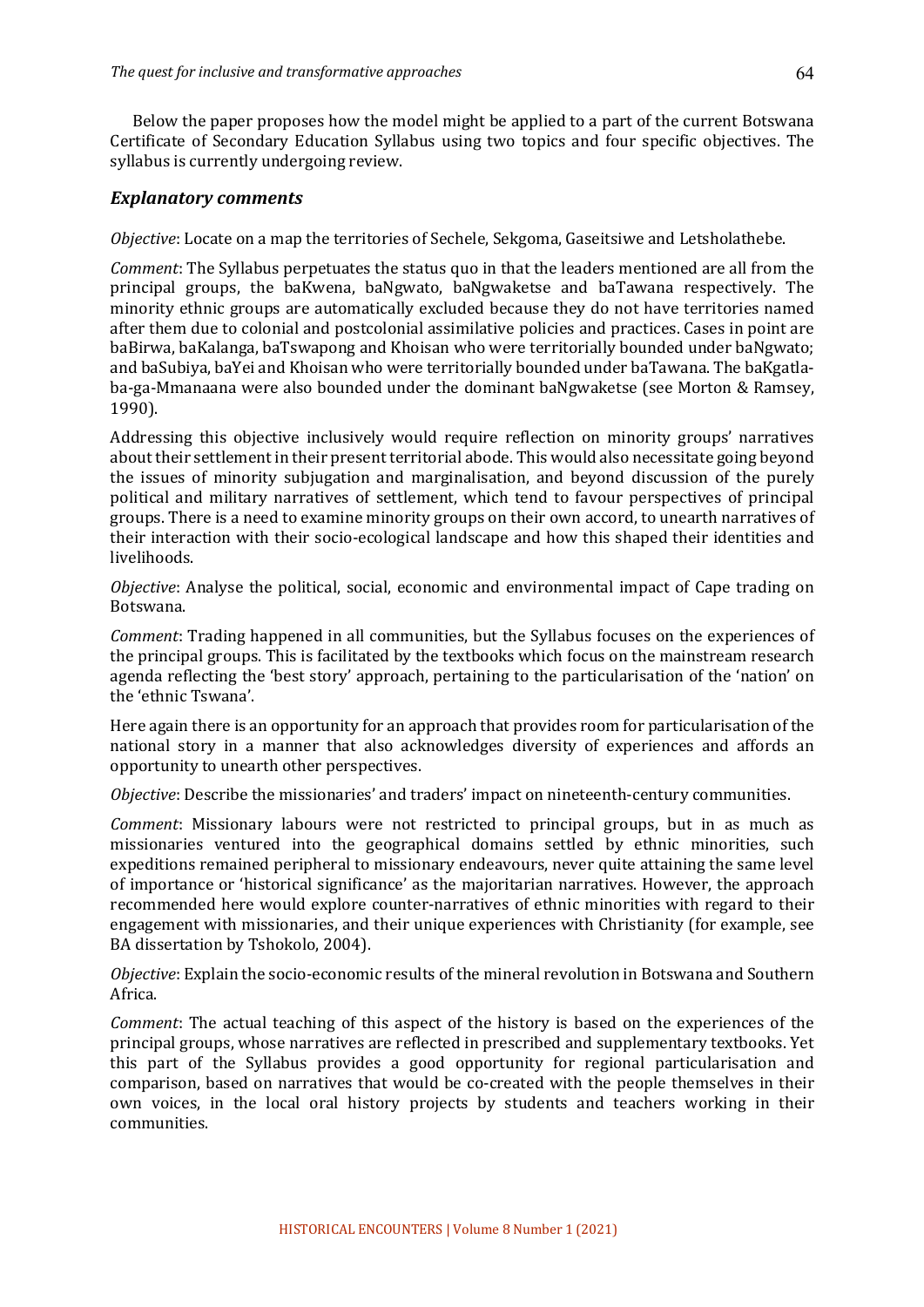From a pedagogical point of view what is recommended is that a constructivist lens should be brought to understanding the histories of 'ethnic' groups in Botswana in line with the view of Michael Wood "that identity doesn't come from the top down at all, it is not genetic, it is not fixed, safe and secure, for it can be reshaped by history and culture; so it is always in the making and never made; but it is the creation of the people themselves" (Wood, 2010, p.410). Identity needs to be seen in this way as historical, contingent, multiple and situational.

The model also foregrounds agency through building of community-based narratives. In this respect Wood stresses the importance of seeing the lives of people in different communities as evidence of their agency in, and contribution to, how history developed in different places. In his recent, *The Story of China* (2020, p.3) he writes "... I have used as a regular device the 'view from the village' in the belief that the big story can be fruitfully illuminated from the grassroots".

Regional particularisation therefore allows for the bringing out of this agency through exploring the varied ethnic groups' resilience and adaptability to ecological and socio-cultural challenges. These alternative narratives serve to counter the disempowering narratives that contribute to infantilising ethnic minorities, as well as perpetuating narratives of minority group socio-linguistic extinction.

The proposed approach resonates with research findings on multiculturalism, which has demonstrated that teacher acceptance of learners and treating them as equals with care and understanding is a positively affirming trait that can promote a positive learning atmosphere (Brock-Utne, 2002; Ladson-Billings, 1994, 1995).

Closer to home, this method also gained endorsement when it was incorporated into postapartheid South African historical pedagogic practice, in which teacher testimony became an integral part of memory-making and dialogic teaching in the classrooms. Through the use of oral history narratives, teachers became creators of knowledge, by relating their own experiences, told from their own point of view. The teacher testimonies became the focal point of dialogic and interpretive classroom practice (Dryden-Petersen & Siebörger, 2006). The approach served to counter apartheid-era historical narratives, and facilitated interpretive perspectives.

Teaching a more representative historical narrative would also be a good expression of *Botho*, as a necessary precondition for achievement of social harmony. This is because civic equality is central to building a united nation, but it cannot be achieved if some sections of the society are unable to share as civic equals (see Mulimbi & Dryden-Petersen, 2018; Gutmann, 1999, p.306, cited in Mulimbi & Dryden-Petersen, 2018, p.368).

The implementation of this approach would rely mainly on those teachers who have undertaken the history projects, many of whom are still active in the teaching profession. Historically, there have been several routes for history teacher training comprising: the  $BA+CCE$ ; the BEd (Humanities); the BEd (Secondary) the  $BA+PGDE$  (replacing the  $BA+CCE$ ); and the BEd (Special Education). Each of these routes required student teachers to take history and education courses, albeit the opportunity was restricted to those who had demonstrated the competency to execute a fully-fledged research project. The number of history majors has dwindled substantially over the years, and with that the numbers of those who have done the dissertation. Despite this, it would still be possible to implement the recommended approach through the use of workshops in well-tailored continuous development programmes, so as to cascade the innovation, in tandem with established practice when implementing in-service innovation.

Finally, given the envisaged role of historical subject matter in nation-building, it could be argued that history should be reinstated as a core subject, so that learners are exposed to it at some point in their educational career. Otherwise, continuing its relegation it as an optional subject would appear to defeat its stated purpose as a unifier for nation-building purposes.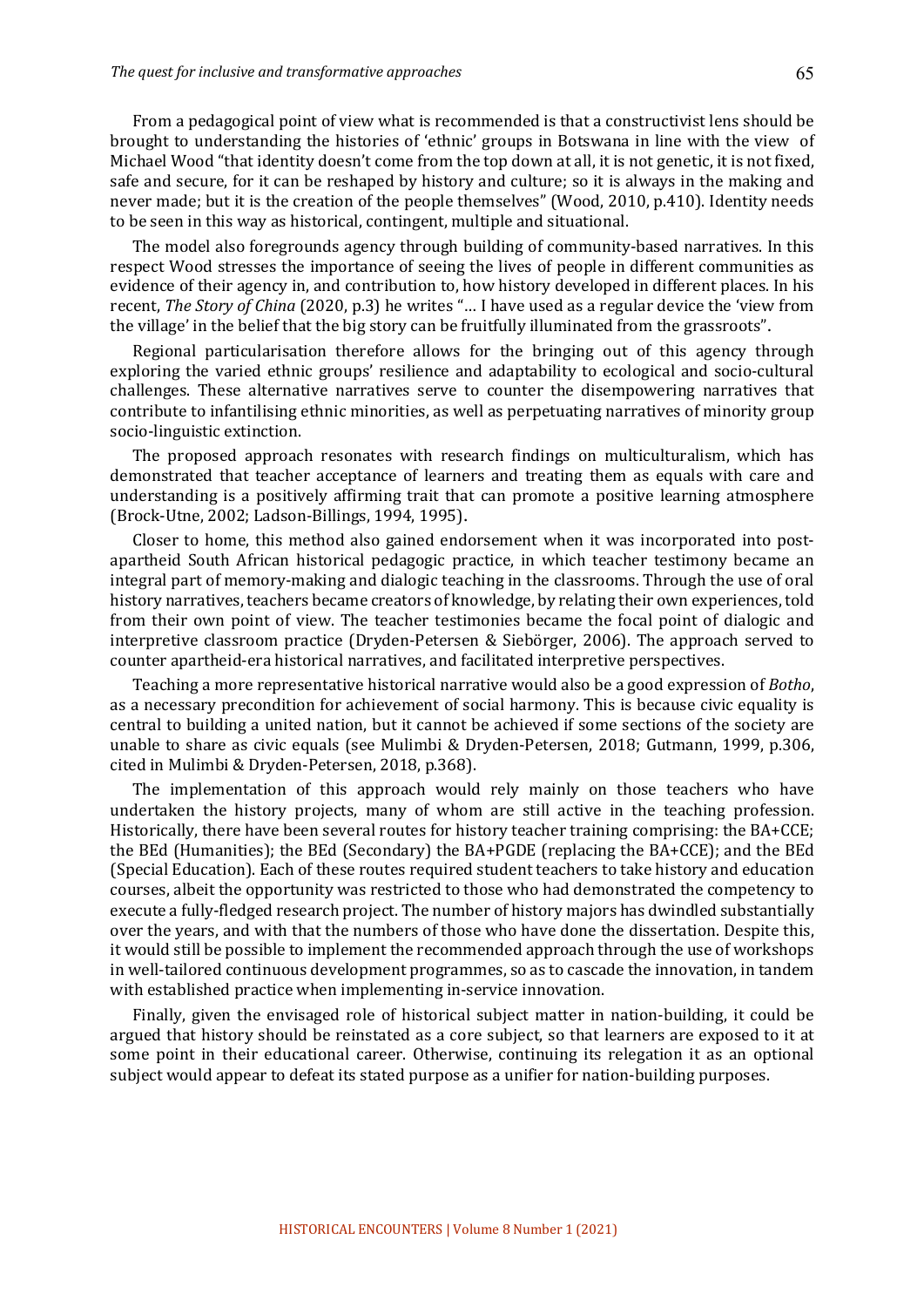## **Recommendation for control of education in a transformed history teaching environment**

The transformative history teaching approach would also require reconfiguration of curriculum policy and its practice. Whilst in some countries, such the U.K., each constituent sub-jurisdiction (England, Scotland, Wales and Northern Ireland) has its own curriculum arrangements, and in Australia and South Africa where a measure of local variation of historical content operates within the framework of a national curriculum, the Botswana school curriculum is wholly centrally controlled. The curriculum development is undertaken by special taskforces, which operate under the watchful eye of the Ministry of Education. Final curriculum decisions are made at the Ministry of Basic Education, with some teacher representation in syllabus formulation. Even then, the curriculum proceedings and syllabus discussions are governed by an overarching policy that conforms to prevailing ideas about what constitutes significant historical issues. Hence, decisionmaking around syllabus content remains outside the purview of many teachers and communities. Bureaucratic decision-making functions to circumvent the possible addition of controversial topics, which might go against the perceived methods of achieving national unity. This of course denies teachers and learners the opportunity to co-create and co-own knowledge, a key feature of the BA dissertations as an example of 'good practice' that must be expanded. The current practice predetermines the nature of classroom pedagogical discourse, and in turn interferes negatively with authentic teacher-learner interaction that could be promoted within the scaffolding provided by the zone of proximal development.

This challenge could be overcome by adoption of the 'Woodian approach' as outlined above, especially bearing in mind Wood's comment: "But the grand sweep is only one perspective; it cannot easily give a sense of the slow organic process by which all of our communities have grown, and still continue to" (2010, p. xxiv).

The recommended approach also requires the Syllabus to be restructured for regional particularisation, such that it allows regions to use an optional case study approach for designated portions of the syllabus where schools can engage with the local communities for teacher-led oral history projects carried out in conjunction with their students. The current plan to incorporate the use of regional languages in education will support this initiative, underpinned by a recognition that language is an embodiment of a people's culture and heritage. Such projects would flag the importance of oral history, which has a critical role to play particularly because much of African history is still contained in the oral traditions of communities.

## **Conclusion**

History teaching has historically reflected the socio-political dispensation of colonial society that promoted Tswana hegemony over non-Tswana ethnic groups. The post-independence Botswana history curriculum was therefore constructed around an illusory homogenous national identity.

The articulation of educational policy has consistently given priority to a unifying and nationbuilding official narrative which fails to acknowledge the complexities of tribalism, geography, identity and alternative minority ethnic group interpretations of events in Botswana's formation. Consequently, Botswana's school historiography and the linked Social Studies and Civics syllabi have persistently taught a historical narrative based on denial of the complexity and diversity of the national story.

In conclusion, it is apt to reflect on the question Solway (2002) asked: "Can a meaningful subnational identity be formulated that does not compromise the state's integrity and at the same time, promotes equity?" (p. 729). What might have been adopted at the beginning, indeed in 1966, was a dual position, where all ethnicities were accepted as having the potential to contribute to the national vision and enterprise, and where a shared civic identity could be pursued which would not be dominated by a particular ethnic group but where equality and justice for all could be respected. In conclusion therefore, the paper proposes a more disciplinary, localised and active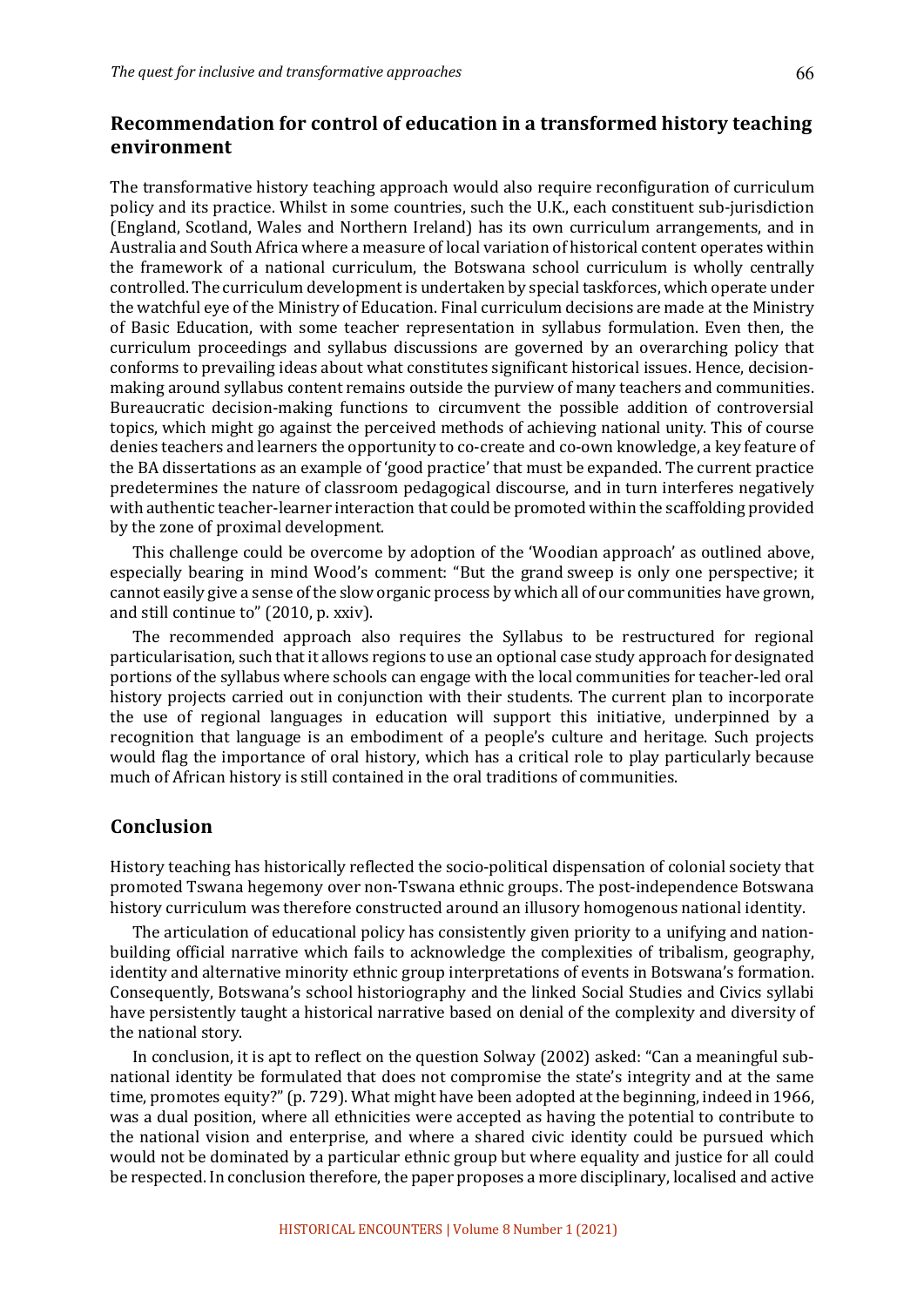history education approach, in steps towards co-ownership and co-creation of a more inclusive historical narrative.

#### **References**

- African Union Commission (AUC) (2015). *Africa Agenda 2063: The Africa we want*. Addis Ababa: AUC. Retrieved from https://au.int/en/democracy-law-human-rights
- Ahonen, S. (2001). Politics of identity through the history curriculum: narratives of the past for social exclusion - or inclusion? *Journal of Curriculum Studies*, 33(2), 179-194. https://doi.org/10.1080/00220270010011202
- Andersson, L., & Janson T. (1993). Rich and poor languages of Botswana. In R. Grandquist (Ed.), *Culture in Africa* – *An appeal for pluralism*, Seminar Proceedings No. 29, (pp. 73-85). Uppsala: Scandinavian Institute of African Studies.
- Batibo, H. M., & Smieja, B. (Eds.). (2000). *Botswana: The future of minority languages*. Frankfurt: Peter Lang.
- Biraimah, A. L. (2016). Moving beyond a destructive past to a decolonized and inclusive future: The role of Ubuntu style education in providing culturally-relevant pedagogy for Namibia. *International Review of Education: Journal of Lifelong Learning, 62(1), 45-62.* https://doi.org/10.1007/s11159-016-9541-1
- Bobeng, M. (1976). *The Bagwato-Babirwa conflict in the late 19th and early 20th centuries.* (BA Dissertation, History Department, University of Botswana).
- Bode, B.H. (1927). *Modern educational theories*. New York: Macmillan.
- Botswana National Archives and Records Services (BNARS) (1969). *Education for a nation:* Address of His Excellency the President to the Botswana Teachers. Presented at the Union Conference at Lobatse, 15 December.
- Boyanton, D. (2007). *Creating powerful interpersonal communication in the college classroom.* (Doctoral dissertation, Faculty of Curry School of Education, University of Virginia).
- Brock-Utne, B. (2002). Stories of the hunt Who is writing them? In C. A. Odora Hoppers (Ed.), Indigenous knowledge and the integration of knowledge systems: Towards a philosophy of articulation (pp. 237-257). Claremont, South Africa: New Africa Education.
- Bruner, J. (1996). *The culture of education*. Cambridge, Massachussetts: Harvard University Press.
- Commonwealth, The (2013). Tolerance, respect and understanding, *Charter of the Commonwealth*, Section 4, p. 4, Retrieved from https://thecommonwealth.org/commonwealth-charter-section/tolerance-respect-andunderstanding
- Dryden-Petersen, S., & Siebörger, R. (2006). Teachers as memory-makers: Testimony in the making of a new history in south Africa. *International Journal of Education Development*, 26, 394-403. http://nrs.harvard.edu/urn-3:HUL.InstRepos:25378643
- Eun, B. (2019). The zone of proximal development as an overarching concept: A framework for synthesizing Vygotsky's theories. *Educational Philosophy and Theory*, 51(1), 18-30. https://doi.org/10.1080/00131857.2017.1421941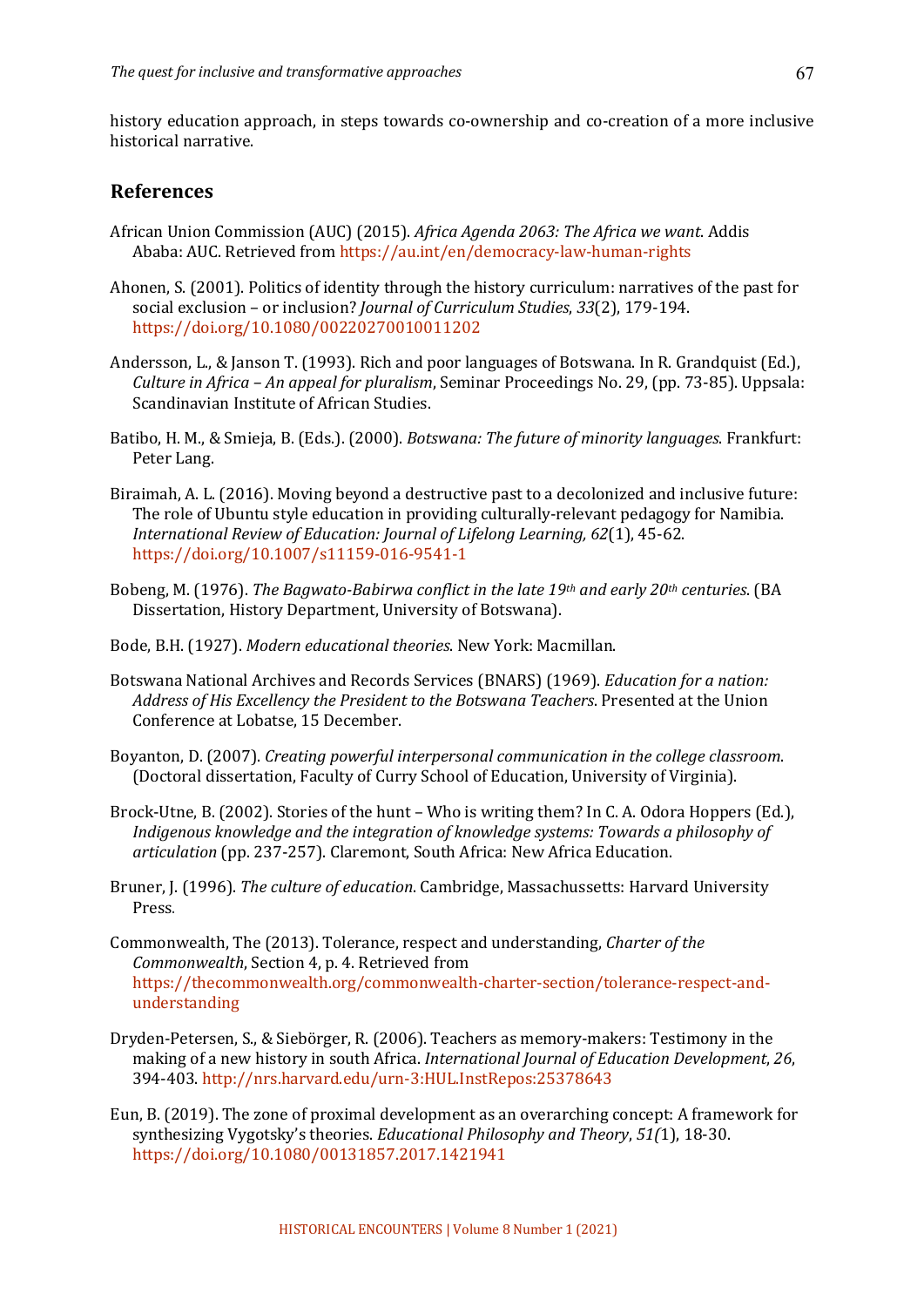- Feldman, C. F. (1991). Oral Metalanguage. In D. R. Olson, & N. Torrance (Eds.), *Literacy and orality*) (pp.47-65). Cambridge: Cambridge University Press.
- Fuglestad, F. (1992). The Trevor-Roper trap or the imperialism of history: An essay. *History in Africa*, *19*, 309-326. https://doi.org/10.2307/3172003
- Gadibolae, M. N. (1984). *Serfdom (Bolata) in the Nata area, 1926-1960*. (BA Dissertation, History Department, University of Botswana).
- Government of Botswana. (1993). *National Commission on Education*. Gaborone: Government Printer.
- Government of Botswana. (1997). *Vision 2016: Towards prosperity for all*. Gaborone: Government Printer.
- Government of Botswana. (2000). *Botswana General Certificate of Secondary Education*, Ministry of Basic Education, Gaborone: Government Printer.
- Government of Botswana. (2000). *Report of the Presidential Commission of Inquiry into Sections* 77, 78 and 79 of the Constitution of Botswana. Gaborone: Government Printer.
- Government of Botswana. (2008). The repeal of the Chieftainship Act. Gaborone: Government Printer. Retrieved from http://extwprlegs1.fao.org/docs/pdf/bot91578.pdf
- Government of Botswana. (2015). *Education and Training Sector Strategic Plan*. Gaborone: Government Printer.
- Government of Botswana. (1966). (Revised 2016). *Constitution of Botswana Chapter 1*. Gaborone: Government Printer.
- Government of Botswana. (2016). *Vision 2036: Achieving prosperity for all*. Gaborone: Lentswe la Lesedi Publishers.
- Grant, S. (2020). *Botswana: Choice and opportunity A memoir 1963-2018*. Edinburgh: humming earth, an imprint of Zeticula Ltd.
- Gulbrandsen, Ø. (2007). Town-State formation on the edge of the Kalahari: Social-cultural dynamics of centralization in Northern Tswana kingdoms, *Social Analysis, 51*(3)*,* 55–77.
- Gulbrandsen, Ø. (2012). *The state and the social: State formation in Botswana and its precolonial* and colonial genealogies. New York & Oxford: Berghahn Books.
- Gutmann, A. (1999). *Democratic education*. Princeton, NJ: Princeton University Press.
- Halverson, J. R., Goodall, H. L. Jr., & Corman, S. R. (2011). What is a master narrative? In J. R. Halverson, S. R. Corman, & H. L. Goodall (Eds.), *Master narratives of Islamist extremism* (pp. 11-26). Hampshire, UK: Palgrave Macmillan.
- Haydn, T. (2012). History in schools and the problem of 'the nation'. *Education Sciences*, 2, 276-289. https://doi.org/10.3390/educsci2040276
- Hazlett, J. S. (1979). Conceptions of curriculum history. *Curriculum Inquiry*, 9(2), 129-135. https://doi.org/10.1080/03626784.1979.11075600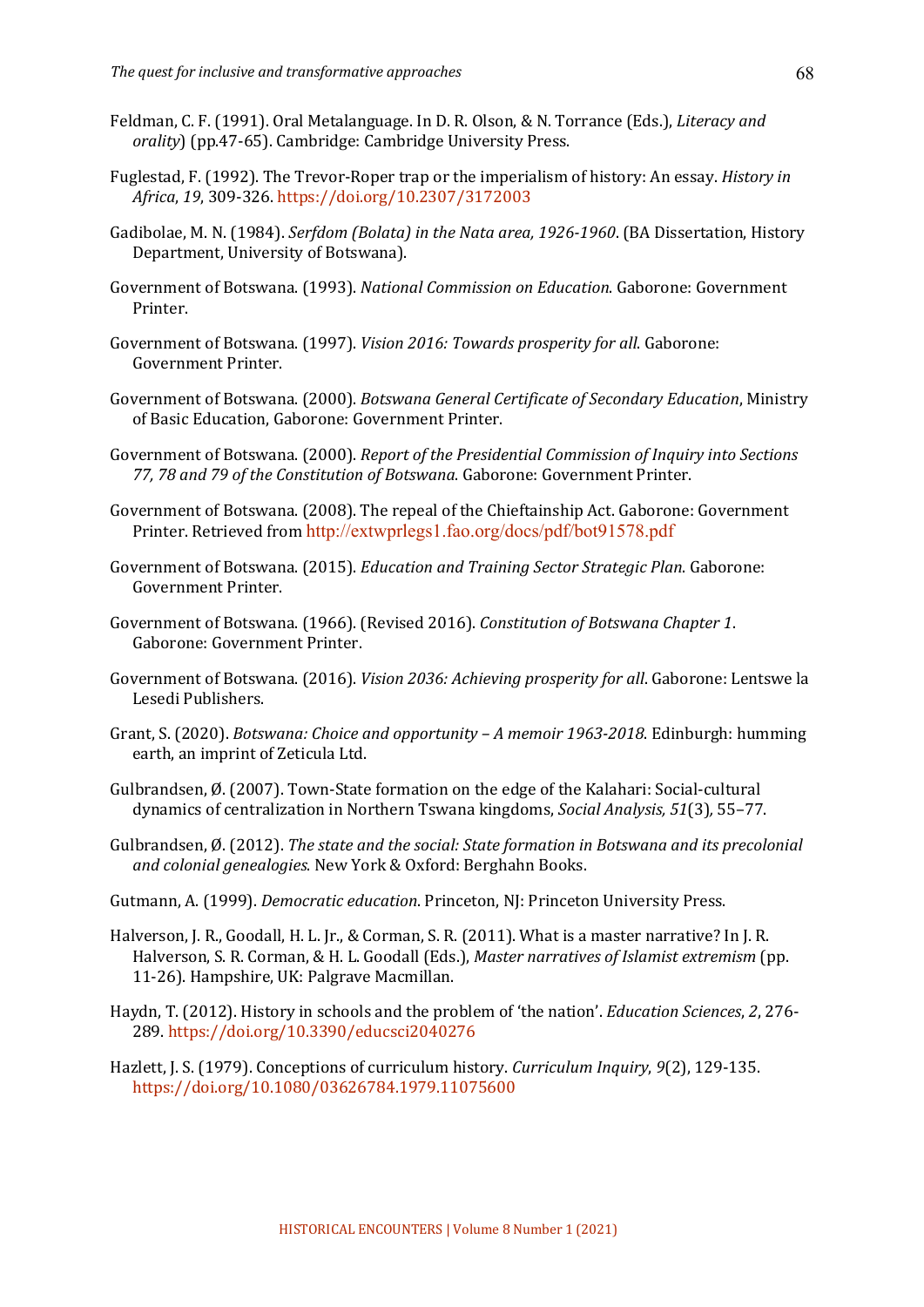- Hedegaard, M. (1990). The zone of proximal development as basis for instruction. In L. Moll (Ed.), *Vygotsky and education: The implications and applications of socio-historical psychology* (pp. 171-195). Cambridge: Cambridge University Press.
- Hedegaard, M. (2003). Cultural minority children's learning within culturally-sensitive classroom teaching. *Pedagogy, Culture and Society*, *11*(1), 133-152. https://doi.org/10.1080/14681360300200164
- Hedegaard, M., & Chaiklin, S. (2005). *Radical-local teaching and learning, A cultural-historical* approach. Aarhus, Oxford & Oakville: Aarhus University Press
- Hegel, G. W. F (1956). *The philosophy of history*. New York: Dover Publications.
- Hopkins, A.G. (1999). Back to the future: From national history to imperial history. Past and *Present*, *164*, 198-243. https://www.jstor.org/stable/651279
- Kebiditswe, K. (1984). *Subordination and conflict in Ngamiland: The Bayei protest of 1948*. (BA Dissertation, History Department, University of Botswana, Gaborone).
- Ladson-Billings, G. (1994). *The Dream-keepers: Successful teachers of African American children.* San Francisco: Jossey-Bass.
- Ladson-Billings, G. (1995). But that's just good teaching! The case for culturally relevant pedagogy. Theory into Practice, 34(3), 159-165. https://doi.org/10.1080/00405849509543675
- Le Roux, W. (1999). *Torn apart: baSarwa children as change agents in a process of acculturation.* A report on the educational situation of baSarwa children in Southern Africa. Windhoek: Kuru Development Trust and WIMSA.
- Mafela, L. (2014). Hegemony and accommodation in the history curriculum in colonial Botswana. *Journal of Educational Administration and History, 46*(4), 424-442. https://doi.org/10.1080/00220620.2014.940860
- Mautle, T. G. (1981). *Bakgagalagadi-Bakwena relationship: A case of slavery, c.1840-1930.* (BA Thesis, History Department, University of Botswana).
- Mazonde, I. (Ed.). (2002). Introduction. *Minorities in the millennium: Perspectives from Botswana*. Gaborone: Lightbooks.
- Ministry of Education. (2006). *Botswana General Certificate of Secondary Education, History* Syllabus. Gaborone: Ministry of Education.
- Mitchison, N. (1975). Children in limbo. *Times Education Supplement*, 16, 10 October, 36.
- Molosiwa, P. M. (2013). *The tragedy of AbaBirwas: Cattle herding, power and the socio*environmental history of the ethnic identity of the Babirwa in Botswana, 1920 to the present. (Doctoral dissertation, Graduate School of the University of Minnesota).
- Molosiwa, P. (2016). Bakgomong: The Babirwa's transboundary pastoral identity and social change in the late 19<sup>th</sup> century central Botswana. *New Contree*, 75, 14-40.
- Mongwa, M. D. K. (1977). *The political struggles of BakaNswazwi under John Madawo and Bangwato under Tshekedi Khama, 1926-1932.* (BA dissertation, History Department, University of Botswana).
- Morton, F., & Ramsay, J. (Eds.). (1990). *The birth of Botswana: A history of the Bechuanaland Protectorate from 1910 to 1966*. London: Longman.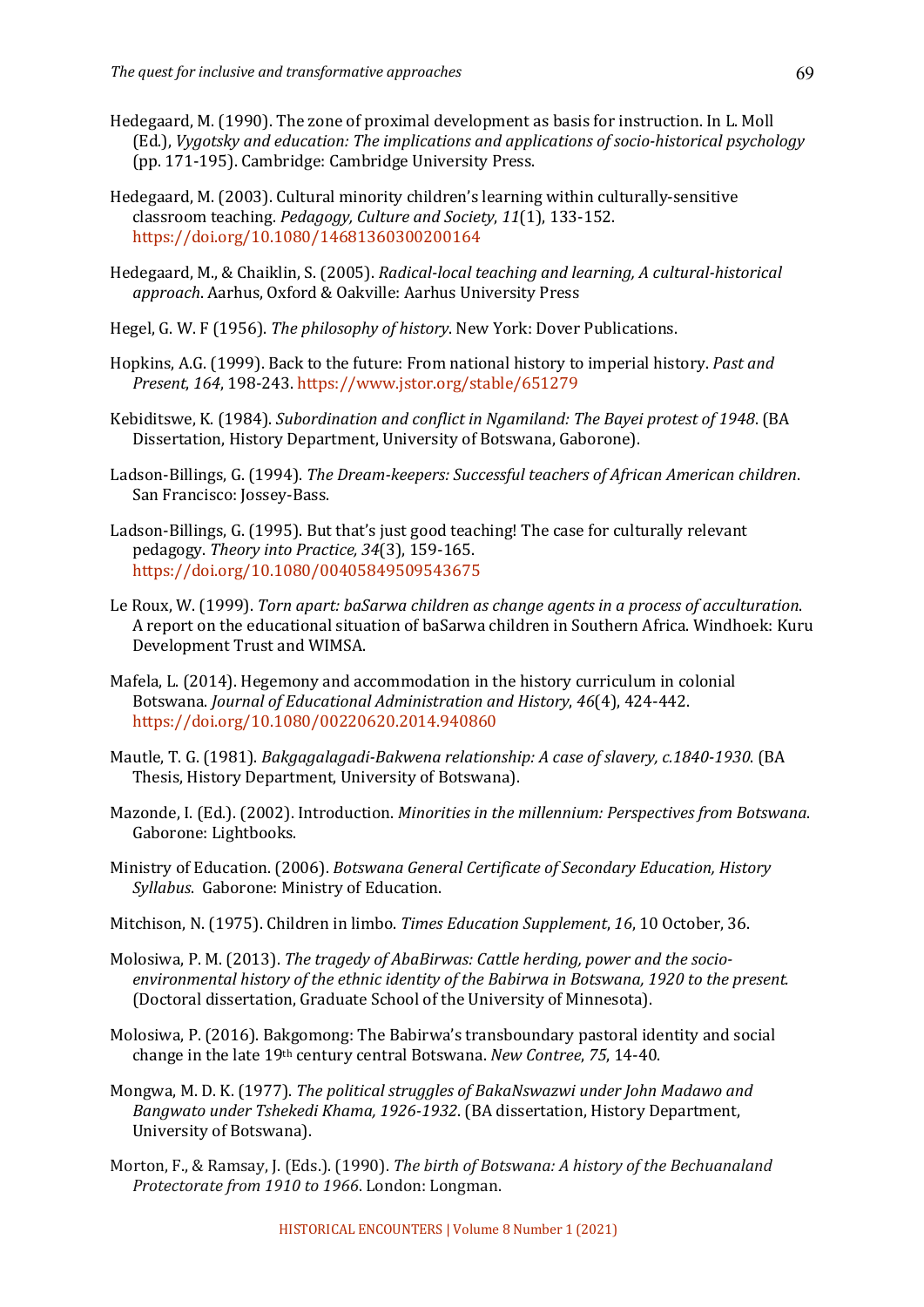- Motzafi-Haller, P. (1993). The duiker and the hare: Tswapong subjects and Ngwato rulers in precolonial Botswana. *Botswana Notes and Records, 25*, 59-71. https://hdl.handle.net/10520/AJA052550590\_229
- Mulimbi, B., & Dryden-Petersen, S. (2017). 'There is still peace, there are no wars', prioritizing unity over diversity in Botswana's Social Studies policies and practices and the implications for positive peace. *International Journal of Educational Development*, 61, 142-154. https://doi.org/10.1016/j.ijedudev.2017.12.009
- Mulimbi, B., & Dryden-Petersen, S. (2018). Responses to cultural diversity in Botswana's schools: links between national policy, school actions and students' civic equality. *Journal of Curriculum Studies*, *50*(3), 364–386. https://doi.org/10.1080/00220272.2017.1398353
- Murray, A (1990). *People's Rights: The case of Bayei separatism. Human and people's rights.* Project Monograph No 9. Maseru: National University of Lesotho.
- Nkosana, B. M. (1980). *The Bakgatla/Bakalanga relations: Politics of the integration of a minority*. (BA Dissertation, History Department, University of Botswana, Gaborone).
- Ntshwarang, P. (2012). Sexual abuse in hostels for the San (baSarwa) in Botswana: A gap in child protection. *European Journal of Social Education* (A Periodical of FESEST), 123-133.
- Nyamnjoh, F.B. (2002). Local attitudes towards foreigners in Botswana: An appraisal of recent press stories. *Journal of Southern African Studies*, *28*(4), 755-775. https://doi.org/10.1080/0305707022000043502
- Nyamnjoh, F.B. (2006). *Insiders and outsiders: Citizenship and xenophobia in contemporary Southern Africa*. London: Zed/CODESRIA.
- Nyamnjoh, F. B. (2007). Ever diminishing circles  $-$  The paradoxes of belonging in Botswana. In M. de la Cadena & O. Starm, (Eds.), *Indigenous experience today* (pp. 305-332). Oxford & New York: Berg.
- Nyati-Saleshando, L. (2011). An advocacy project for multi-cultural education: The case of Shiyeyi language in Botswana. *International Review of Education*, 57(5-6), 567-582. https://doi.org/10.1007/s11159-011-9254-4
- Pansiri, N. O. (2012). Ethnocultural identities and school retention: The case of rural ethnic minorities in Botswana. AlterNative: An International Journal of Indigenous Peoples, 8(3), 239-252. https://doi.org/10.1177%2F117718011200800301
- Parsons, N. (1985). 'The mono-ethnic fallacy' of 'Botswana'. In L. Picard (Ed.), *The evolution of modern Botswana* (pp.26-39). London: Rex Collins.
- Ramsden, R.L. (1977). *The Basubia*. (BA Dissertation, History Department, University of Botswana, Gaborone).
- Schapera, I. (1952). *The ethnic composition of Tswana tribes*. London: London School of Economics and Political Science.
- Seixas, P. (2000). Schweigen! Die Kinder! Or does postmodern history have a place in the schools? In P. Stearns, P. Seixas & S. Wineburg (Eds.), *Knowing, teaching and learning history: National and international perspectives*, (pp. 19-37), New York: New York University Press.
- Seixas, P., & Morton, T. (2012). *The Big Six historical thinking concepts*. Toronto: Nelson.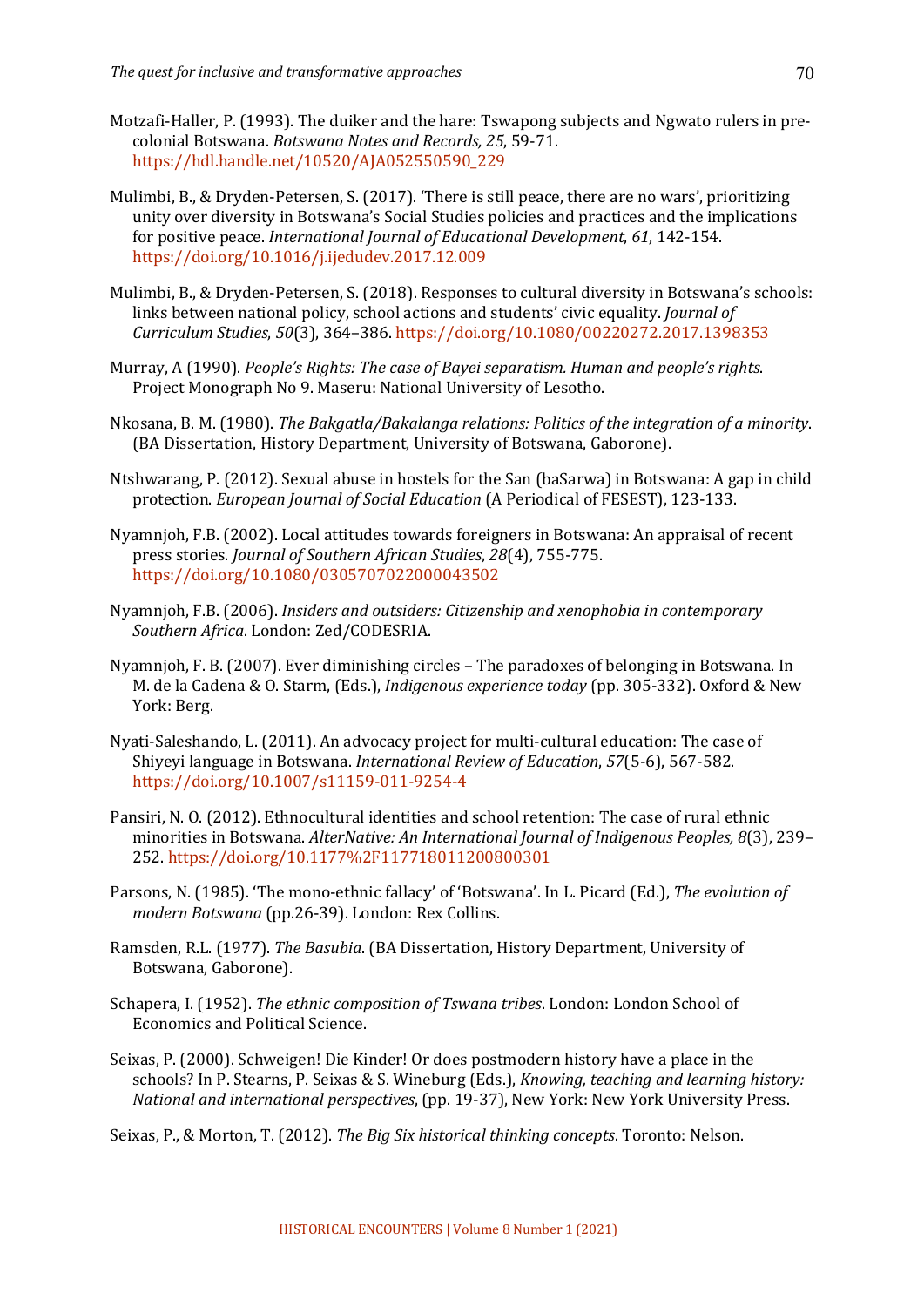- Sekgwama, J. Z. (1987). *Babirwa-Bangwato relations, 1920-1966*. (BA Dissertation, History Department, University of Botswana, Gaborone).
- Selolwane, O. (1998). Equality of citizenship and the gendering of democracy in Botswana. In W. A. Edge, & M. H. Lekorwe (Eds.), *Botswana Politics and Society* (pp.397-411). Pretoria: IL Van Schaik.
- Solway, J (2002). Navigating the 'neutral' state: 'Minority' rights in Botswana. *Journal of Southern African Studies*, *28*(4), 711-729. https://doi.org/10.1080/0305707022000043485
- Speeches of Sir Seretse Khama to the Botswana Teachers' Union, 1969, quoted in *The Botswana* Gazette newspaper, October 11, 2000.
- Speech by Hon. Kebatlamang P. Morake, Minister of Education, *Botswana Daily News*, March 12, 1975.
- Stock, B. (1983). *The implications of literacy*. Princeton, N.J.: Princeton University Press.
- Tshokolo, S. (2004). *Early Christian missionaries among Hambukushu.* (BA Dissertation, History Department, University of Botswana, Gaborone).
- Trevor-Roper, H. (1965). *The rise of Christian Europe*. London: Thames & Hudson.
- Trofanenko, B.M. (2008). More than a single best narrative: Collective history and the transformation of historical consciousness. *Curriculum Inquiry*, *38*(5), 579-603. https://doi.org/10.1111/j.1467-873X.2008.00437.x
- UNESCO (2010). *Pedagogical use of the General History of Africa Project.* Retrieved from http://www.unesco.org/new/fileadmin/MULTIMEDIA/HQ/CLT/images/Strategic\_Report.pdf
- University of Botswana. (2001). *History department student research and publications (old version 1976-1998).* Retrieved from http://www.thuto.org/ubh/ac/studrp98.htm
- University of Botswana. (2016). *History and Archaeology student research projects Full List since* 1977. Retrieved from http://www.thuto.org/ubh/ac/studrp.htm [sic: In fact this is a full list since 1976].
- Vygotsky, L. S. (1978). *Mind in society: The development of higher psychological processes.* Cambridge, MA: Harvard University Press.
- Werbner, R. (2002). Introduction: Challenging minorities, difference and tribal citizenship in Botswana. *Journal of Southern African Studies*, 28(4), 671-684. https://doi.org/10.1080/0305707022000043467
- Wood, M. (2010). *The story of England A village and its people through the whole of English history*. London: Viking.
- Wood, M. (2020). *The story of China A portrait of a civilisation and its people.* London & New York: Simon & Schuster.
- Young, B. A. (1966). *Bechuanaland*. London: Her Majesty's Stationery Office.